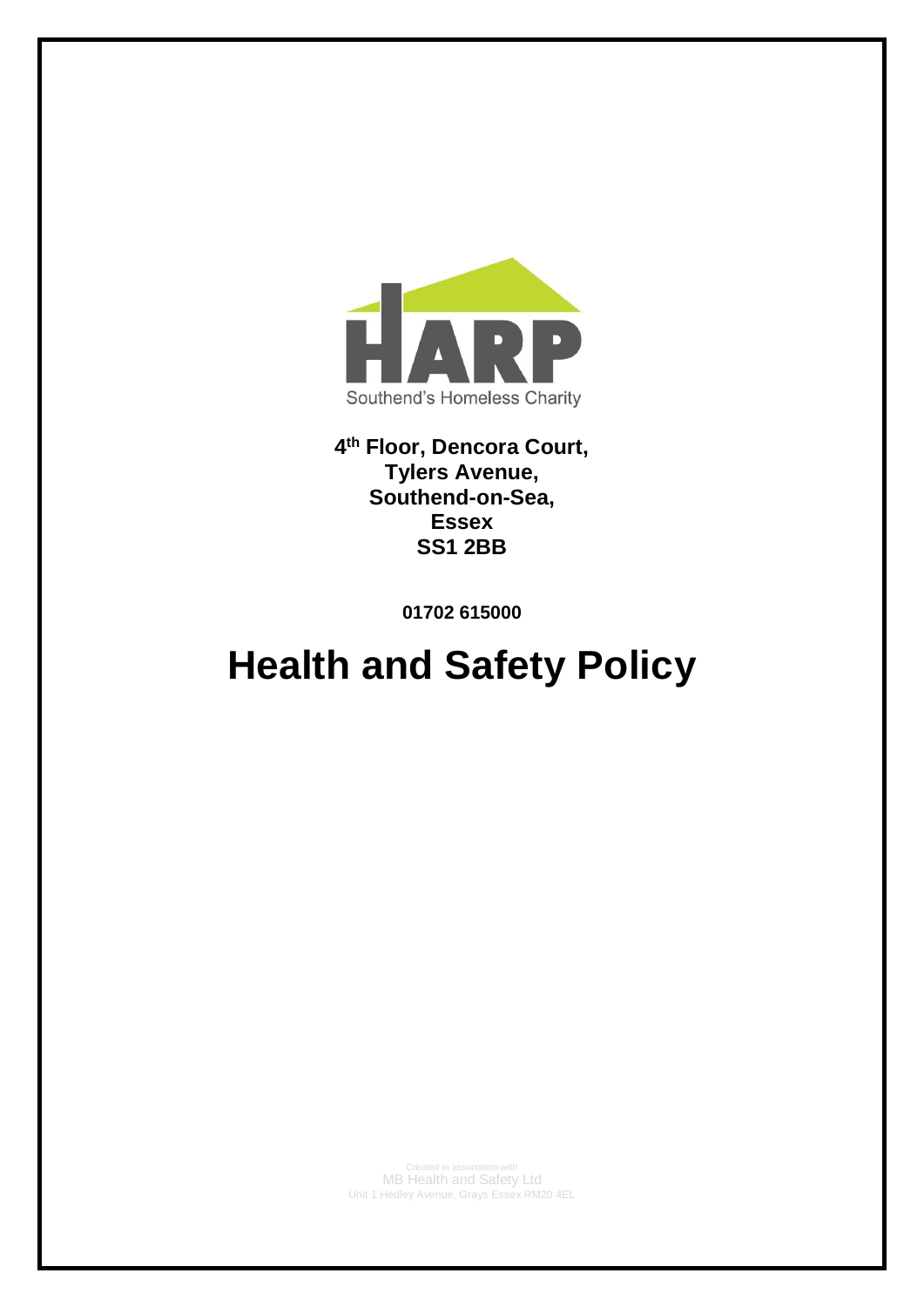# **CONTENTS**

# Page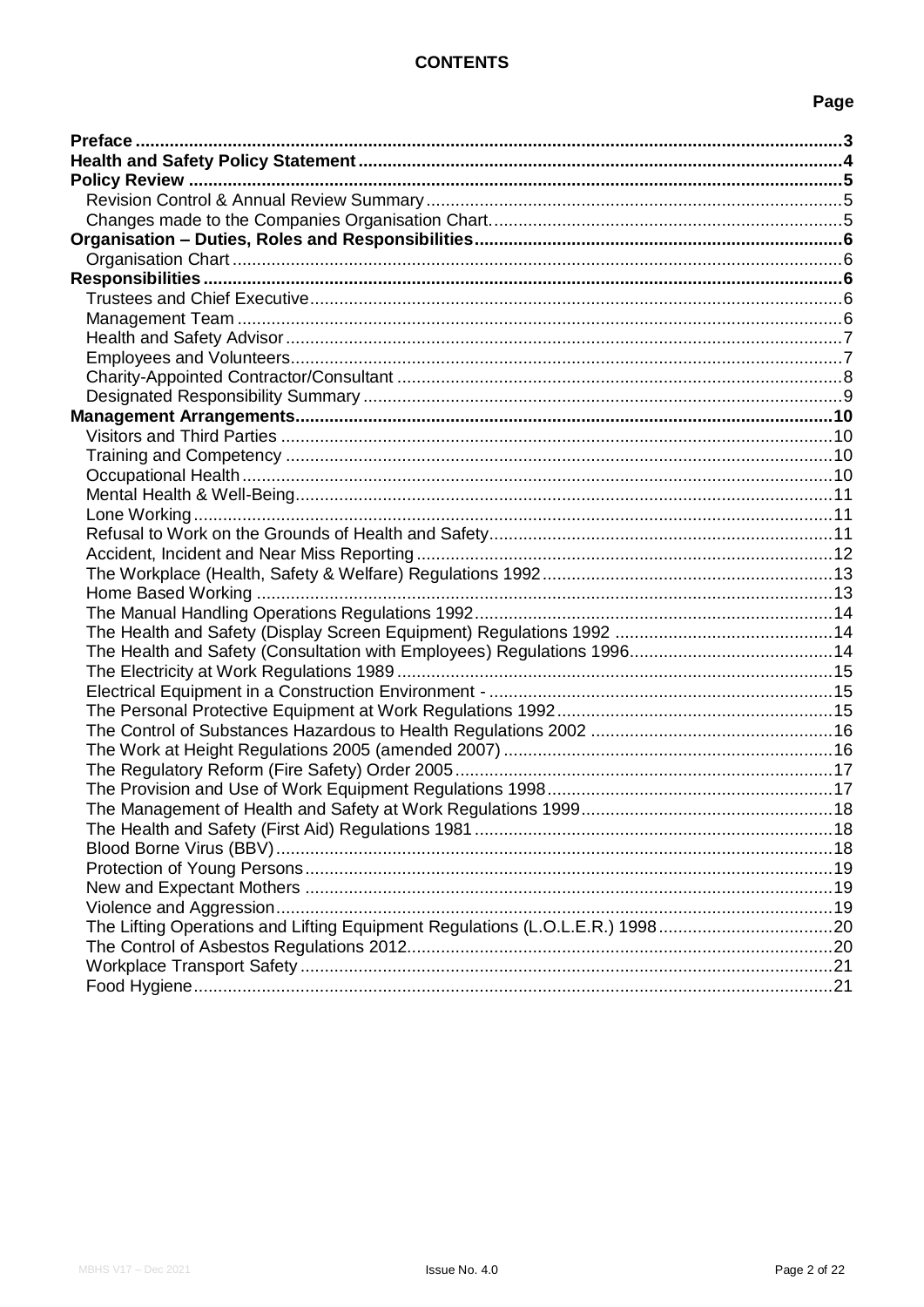## <span id="page-2-0"></span>**Preface**

This is the Health and Safety Policy for, HARP Ltd who will be referred to as 'the Charity'.

The document contains information which must be followed in order to ensure the continued health, safety and welfare of the Charity's employees and contractors whilst continuing to comply with the legislation which governs the work we undertake.

This is a comprehensive document that comprises of the following three sections:

- The Health and Safety Policy Statement.
- The Organisational Duties.
- The Arrangements for Managing Health and Safety.

#### **Health and Safety Policy Statement**

This is a general statement of the intentions of the Charity with regard to Health and Safety. The policy statement is signed and dated by the most senior member of the Management Team and therefore indicates that Health and Safety is highly regarded, with full commitment to it from the most senior level of the Charity.

#### **The Organisational Duties**

This section commences with a chart showing the safety structure of the Charity. It is followed by a list of individual responsibilities of personnel and contractors.

#### **Arrangements for Managing Health and Safety**

This section will contain information that will need to be followed by all levels of management, to ensure that the Charity complies with current legislation and to reduce the risk to all persons who may be affected by the works carried out on the Charity's behalf.

In order to reduce accidents and incidents, all personnel and contractors must adhere to the policies whilst carrying out the Charity's undertakings.

Where help is needed, the Charity engages the Health and Safety support services of M<sup>c</sup>Cormack Benson Health and Safety Ltd, for providing competent advice on safety matters, guidance on risk management, safety auditing, safety inspections, advice on training and, should the need occur, to investigate or advise on accidents.

- The Charity HARP (Homeless Action Resource Project) Southend Homeless Charity
- MBHS M<sup>c</sup>Cormack Benson Health and Safety Ltd
- HSE Health and Safety Executive
- ACoP Approved Code of Practice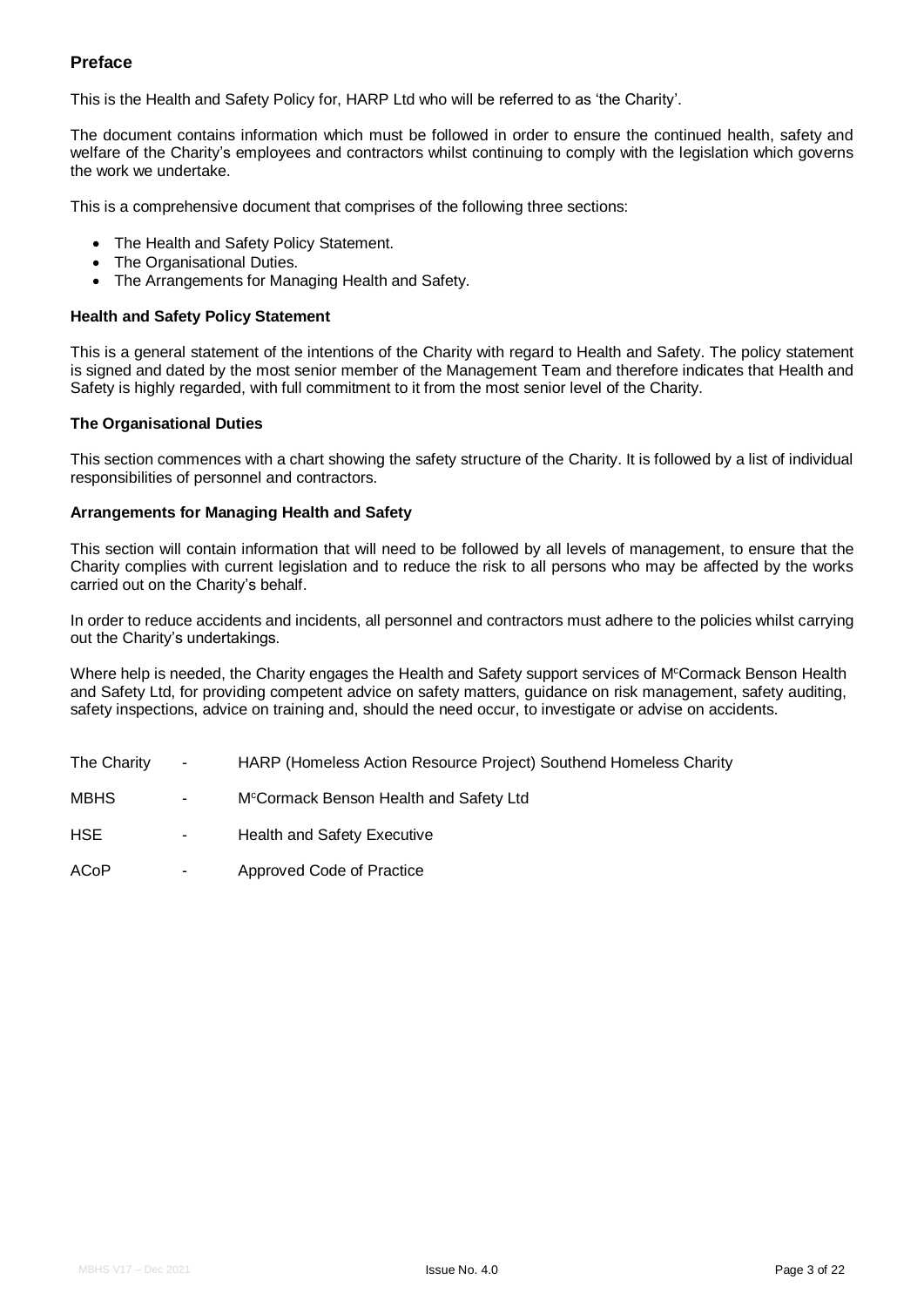## <span id="page-3-0"></span>**Health and Safety Policy Statement**

This is the Policy Statement for HARP Ltd who will be referred to as 'the Charity'.

In accordance with its duty under section 2(3) of the Health and Safety at Work etc. Act 1974, and in fulfilling its obligations to employees and members of the public who may be affected by its activities, the Charity has produced the following statement of policy in respect of Health and Safety:

It is our aim to achieve a working environment that is free of work-related accidents and ill health and to this end we will pursue continuing improvements from year to year.

The Charity recognises its Health and Safety duties under the Health and Safety at Work etc. Act 1974 and the Management of Health and Safety at Work Regulations 1999, and all concomitant legislation, to ensure, so far as is reasonably practicable, the health and welfare at work of all employees.

Particular attention will be paid to duties required, namely:

- Provision and maintenance of safe plant and systems of work.
- Safe and healthy use, handling and storage of articles and substances.
- Provision of necessary information, instruction, training and supervision.

We undertake to discharge our statutory duties by:

- Identifying hazards in the workplace, assessing the risks related to them, and implementing appropriate preventative and protective measures.
- Providing and maintaining safe plant and work equipment.
- **Establishing and enforcing safe methods of work.**
- Recruiting and appointing personnel who have the skills, abilities and competence commensurate with their role and level of responsibility.
- Ensuring that tasks given to employees are consistent with their skills, knowledge and ability to perform.
- Ensuring that technical competence is maintained through the provision of refresher training as appropriate.
- Promoting awareness of Health and Safety and of good practice through the effective communication or relevant information.
- Furnishing sufficient resources needed to meet these objectives.

A successful Health and Safety programme is dependent on the participation and co-operation of all employees. All employees are aware that they have a legal duty to:

- Exercise reasonable care for the Health and Safety of themselves and others who may be affected by their acts or omissions at work.
- Co-operate with and assist the employer in meeting statutory obligations.
- Not intentionally or recklessly interfere with anything provided in the interests of health, safety and welfare.

Our Health and Safety Policy will be reviewed annually as a minimum, to monitor its effectiveness and to ensure that it reflects changing needs and circumstances. The Policy will be subject to additional review to reflect changes to legislative requirements, changes to key personnel in the Charity, and advancement in technologies which affect the Charity's activities.

Copies of this Health and Safety Policy Statement will be displayed in the workplace. The full Charity Health and Safety Policy will be available for all employees to read.

All employees, external Consultants and Contractors employed by the Charity will be expected to comply with this Health and Safety Policy.

| Signed: | $\sim$ | Jackie Bliss (Chief Executive) Date: 28 April 2022 |
|---------|--------|----------------------------------------------------|
|         |        |                                                    |

## Review Date: 28 April 2023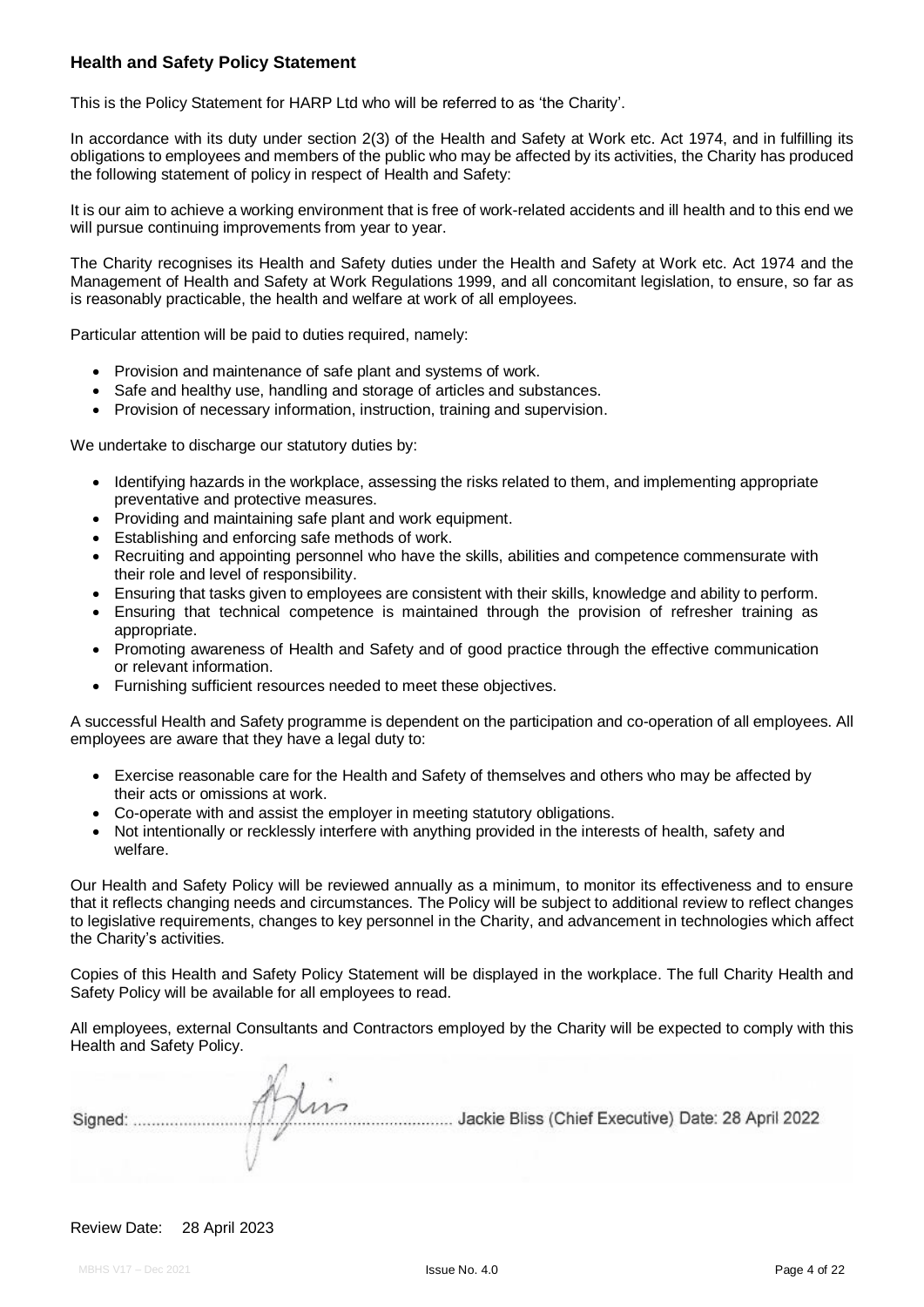## <span id="page-4-0"></span>**Policy Review**

It is a requirement of the HASAWA (section 2 (3)) that an Employer shall keep their Health and Safety Policy under regular review to ensure that it remains relevant and reflects the organisation, arrangements and established processes/procedures. The Charity will conduct an annual review of this Policy, or more frequently if deemed prudent to do so. This review shall cover all sections of the Policy and shall ensure that:

- I. The responsibilities reflect the current management structure of the Charity.
- 2. The arrangements for managing Health and Safety remain unchanged.
- 3. The safe working procedures are still applicable.

Additionally, the Policy shall be reviewed as necessary to reflect any changes in Legislation, significant Charity appointments and/or relevant technological advancements.

The Policy review will be completed by the appointed Health and Safety advisors in conjunction with the Charity's appointed personnel. Evidence of the Policy review will be summarised in the table below.

#### <span id="page-4-1"></span>**Revision Control & Annual Review Summary**

<span id="page-4-2"></span>

|                               | <b>MBHS</b>        | Jim Benson                                                                                                                       | Advisor<br>Signature | $\leftarrow$                                                                                     |
|-------------------------------|--------------------|----------------------------------------------------------------------------------------------------------------------------------|----------------------|--------------------------------------------------------------------------------------------------|
| <b>Charity Approval</b>       |                    | <b>Jackie Bliss</b><br><b>Chief Executive</b>                                                                                    |                      |                                                                                                  |
| <b>Issue</b><br><b>Number</b> | <b>Date</b>        | <b>Summary Details</b>                                                                                                           |                      | <b>By Whom</b>                                                                                   |
| 1.0                           | <b>Nov</b><br>2016 | New Health and Safety Policy                                                                                                     |                      | <b>MBHS Advisor Name: Jim Benson</b><br>HARP: Gary Turner - Service<br><b>Operations Manage</b>  |
| 2.0                           | June<br>2017       | Health and Safety Policy; Changes made;<br>Added Blood Borne Virus (BBV)<br>Changes made to the Companies Organisation<br>Chart. |                      | <b>MBHS Advisor Name: Jim Benson</b><br>HARP: Gary Turner - Service<br><b>Operations Manager</b> |
| 3.0                           | July<br>2018       | Changes made to the Companies Organisation<br>Chart. Jackie Bliss Chief Executive                                                |                      | <b>MBHS Advisor Name: Jim Benson</b><br>HARP: Gary Turner - Service<br><b>Operations Manager</b> |
| 4.0                           | April<br>2022      | H&S Policy review, changes made                                                                                                  |                      | <b>MBHS Advisor Name: Jim Benson</b><br>HARP: Gary Turner - Service<br><b>Operations Manager</b> |
|                               |                    |                                                                                                                                  |                      |                                                                                                  |
|                               |                    |                                                                                                                                  |                      |                                                                                                  |
|                               |                    |                                                                                                                                  |                      |                                                                                                  |
|                               |                    |                                                                                                                                  |                      |                                                                                                  |
|                               |                    |                                                                                                                                  |                      |                                                                                                  |
|                               |                    |                                                                                                                                  |                      |                                                                                                  |
|                               |                    |                                                                                                                                  |                      |                                                                                                  |
|                               |                    |                                                                                                                                  |                      |                                                                                                  |
|                               |                    |                                                                                                                                  |                      |                                                                                                  |
|                               |                    |                                                                                                                                  |                      |                                                                                                  |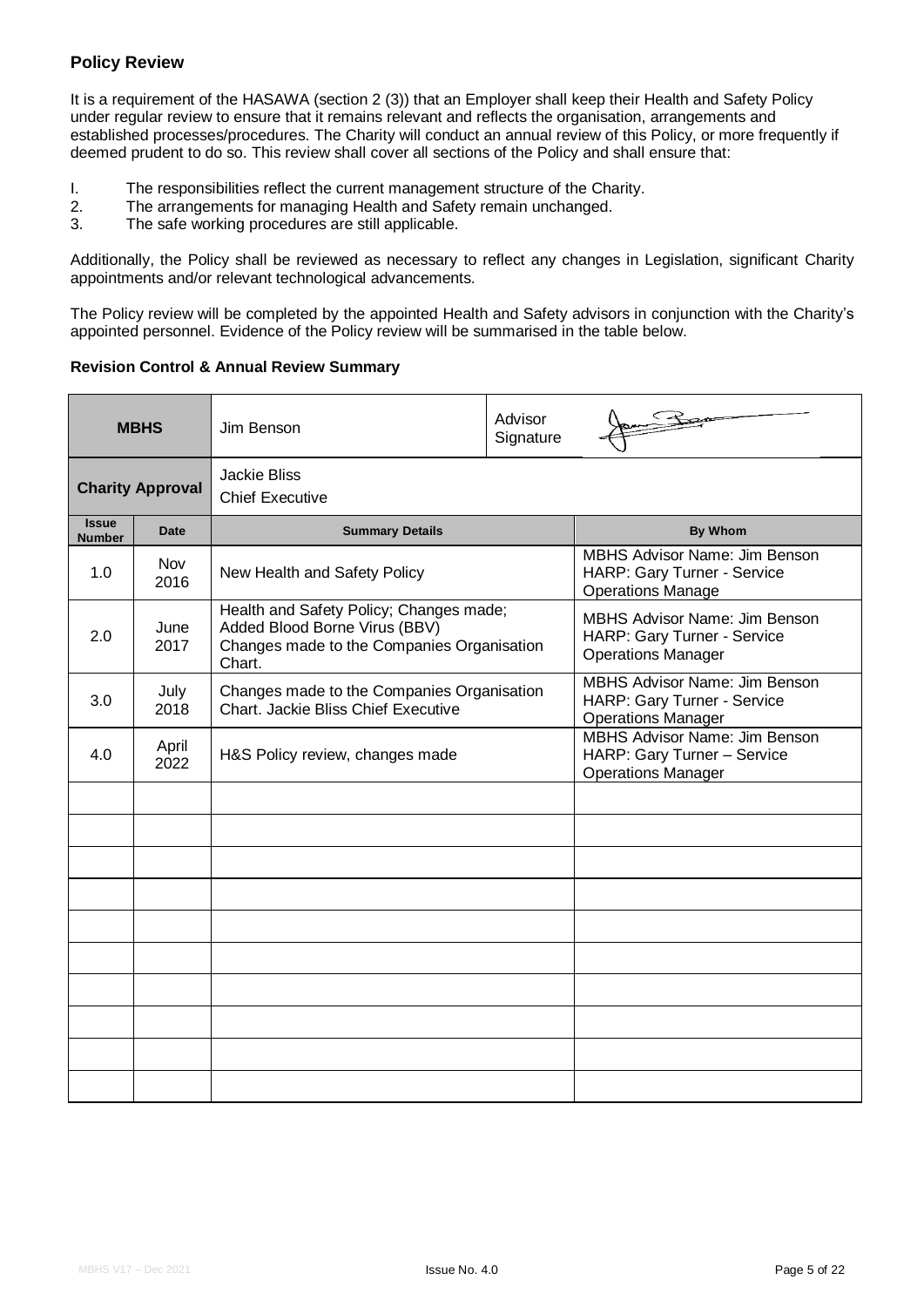## <span id="page-5-1"></span><span id="page-5-0"></span>**Organisation Chart**

The Charity have identified and included specific responsibilities in relation to Health and Safety, as they relate to each post in the organisation.



## <span id="page-5-2"></span>**Responsibilities**

## <span id="page-5-3"></span>**Trustees and Chief Executive**

The Trustees and the appointed Chief Executive ultimate responsibility for ensuring that the Charity fulfils its legal responsibilities, that Policy objectives are achieved, and that effective management is in place for the achievement of the policies concerned with health, safety and welfare. The Trustees and the appointed Chief Executive will also ensure that Charity policies are reviewed as appropriate, in order to secure continuing compliance with existing policies, current legislation and any changes in the law. To these ends, they will ensure the allocation of the resources necessary to maintain sound and efficient Health and Safety arrangements.

## <span id="page-5-4"></span>**Management Team**

The personnel appointed to these job roles are responsible for implementing this Health and Safety Policy on a dayto-day basis. This includes encouraging and assisting the Charity in reviewing and developing safety procedures and ensuring that established rules and safe working practices are adhered to. They must also ensure that employees are properly trained and receive the support they need to perform their duties. A summary of their duties is as follows:

- Ensure that necessary consideration is given at all times to the requirements of this Health and Safety Policy and, in particular, to the following:
	- o Induction training including Health and Safety matters.
	- o Welfare facilities and First Aid.
	- o Fire precautions.
	- o Hazards arising from work activity and required safe methods of working.
	- $\circ$  Carrying out workplace inspections and advising, as and where necessary, on how to improve methods of working.
	- $\circ$  Investigating incidents, accidents and dangerous occurrences and recommending means of preventing recurrence.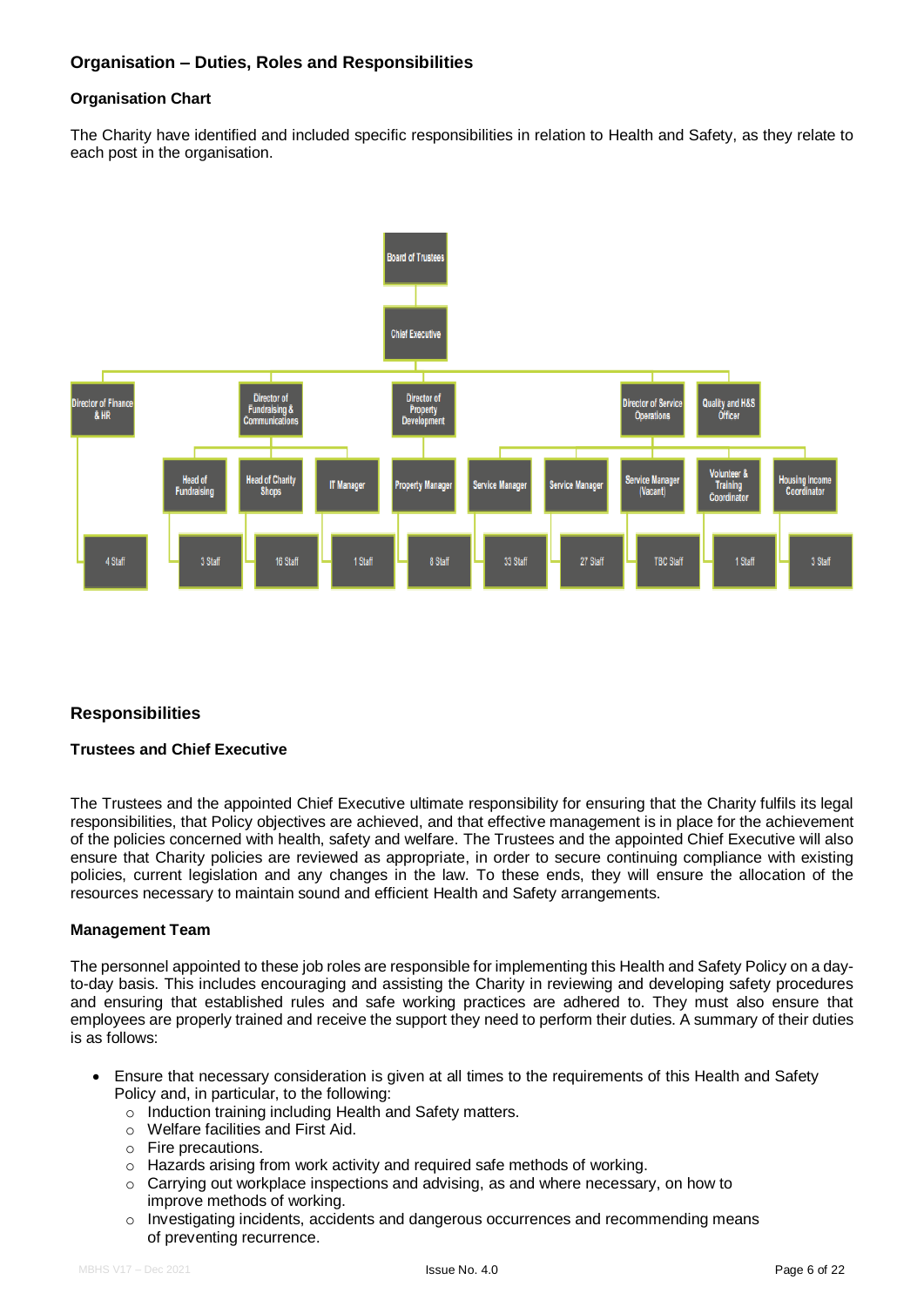- o Advising and assisting with safety training of personnel.
- They know their own responsibilities for implementing this Health and Safety Policy, as well as those of the employees they are responsible for.
- All accidents, incidents, near misses and dangerous occurrences are fully investigated and preventative actions are recommended in close liaison with the Health and Safety Advisor.
- Documented safe systems of work are implemented and adhered to.
- They are aware of, and implement, all safe working practices and procedures.
- Ensuring that all necessary arrangements are made and maintained in respect of emergency plan(s) and procedures.
- Ensuring that all relevant statutory records are regularly maintained and inspected.
- Ensuring that all activities carried out by Charity employees will not create a risk or hazard to anyone (either employees or non-employees).
- Ensuring, likewise, that no operation carried out by contractors will place employees, or members of the public, at risk.
- Ensuring that all employees are adequately trained and competent to carry out the work allocated to them without risk.
- Ensuring that, where Health and Safety training needs are identified, arrangements for training will be made as appropriate.
- Ensuring that all Charity procedures are adhered to at all times.

#### <span id="page-6-0"></span>**Health and Safety Advisor**

The Charity has appointed MBHS as their Health and Safety Advisor and source of competent advice, to assist in undertaking the measures required to comply with the requirements and prohibitions imposed by or under the relevant statutory provisions.

The Health and Safety Advisor advises the Charity Management Team on the implementation of this Health and Safety Policy, advising on safe working practices, and providing employees with information about precautions in general.

The Health and Safety Advisor has the responsibility for the following:

- Ensuring the Charity is aware of statutory obligations and recommended Codes of Practice.
- Advising the Charity Management Team of their responsibilities for accident prevention and avoidance of Health and Safety hazards.
- Interpreting and keeping the Charity management team and employees informed of new and developing legislation and other standards.
- Advising where improvements in Health and Safety standards or practices are appropriate.
- Regular health, safety, and housekeeping inspections which cover buildings, plant, equipment, services, and fire arrangements, to ensure conformity with regulations.
- Assisting with the maintenance of statutory safety records and the completion of statutory safety returns, in addition to providing support with the maintenance of general Health and Safety records required by the Charity.
- Advising on possible hazards when considering the introduction of new machinery, new materials, new processes, or changes to existing ones.
- Where agreed within the contract with MBHS, overseeing and reviewing accident investigations and assisting in preparing statistics to enable monitoring of Health and Safety performance.
- Advising on Health and Safety training needs and advising on suitable training programmes.
- The provision of guidance regarding first aid, fire safety, and emergency procedures as required.

## <span id="page-6-1"></span>**Employees and Volunteers**

All employees and Volunteers of the Charity will ensure that:

- They are fully conversant with this Health and Safety Policy.
- They co-operate with the Charity in meeting its statutory duties.
- They take reasonable care of themselves and others who may be affected by their acts or omissions.
- They do not intentionally or recklessly interfere with or misuse anything provided in the interest of Health and Safety.
- All accidents, incidents, near misses and dangerous occurrences are immediately reported verbally to their direct Supervisor or Line Manager.
- They are fully conversant with all emergency procedures applicable to the area in which they are working.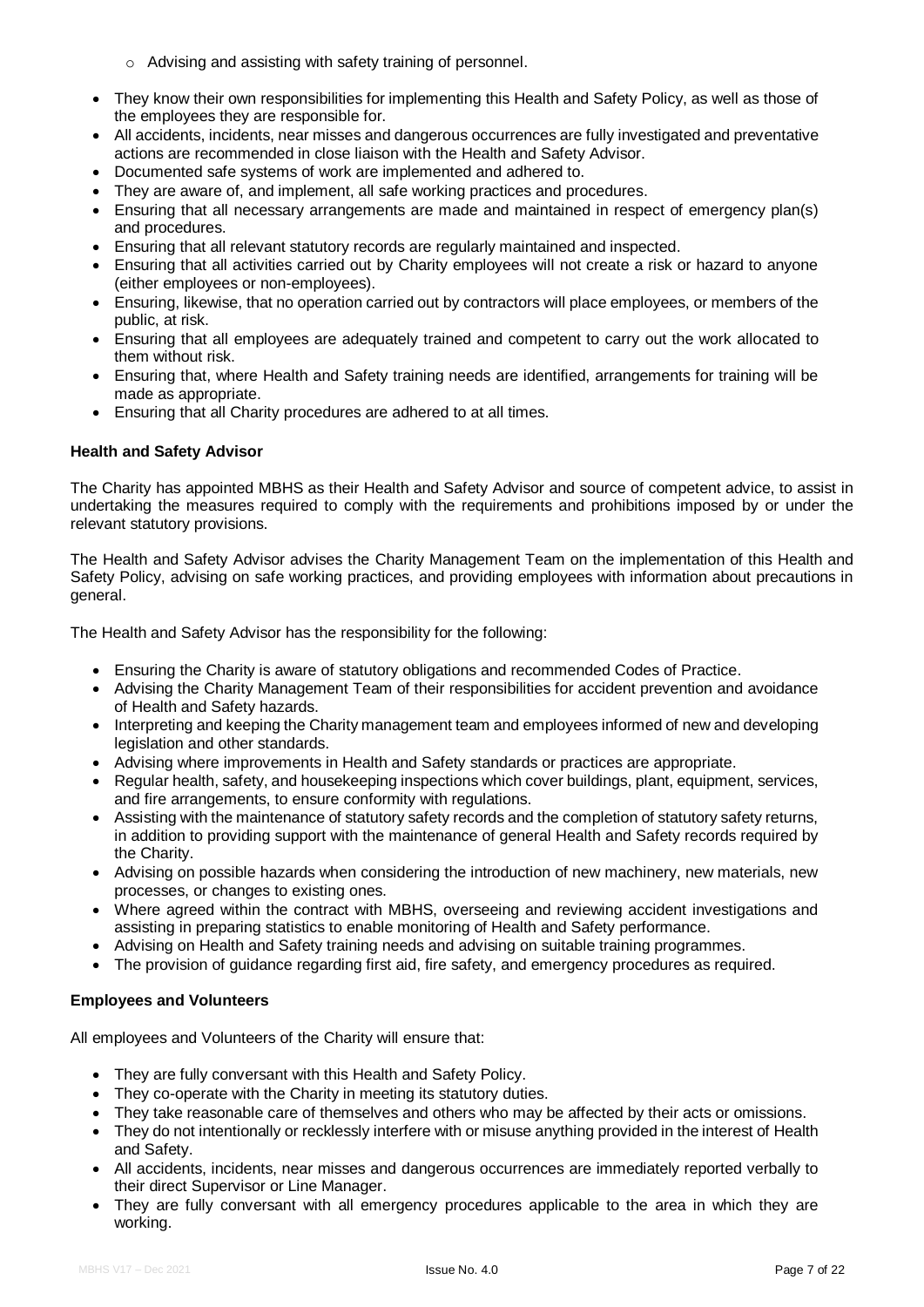- All equipment provided for personal safety is used and maintained in a condition fit for that use, and any defects are reported immediately to their direct Supervisor or Line Manager.
- Where an employee identifies any condition which in his or her opinion is hazardous, the situation is immediately reported to their direct Supervisor or Line Manager verbally, by telephone or e-mail.
- During the course of their normal duties, they use equipment and facilities that are fit and proper for the intended purpose in a safe, correct manner, as provided within the following categories:
	- o Arranged, provided and/or otherwise approved by the Charity.
	- $\circ$  Provided by the Client or Contractor with specific authorisation that they may be used by employees of the Charity.
	- o Provided for unrestricted use by members of the general public.

#### <span id="page-7-0"></span>**Charity-Appointed Contractor/Consultant**

The Charity may require, from time-to-time, the services of contractors/Consultants to undertake specialist or nonroutine work activities which Charity employees are unable to undertake. All contractors/Consultants appointed by the Charity must be able to provide auditable evidence of their competency.

A summary of their duties is as follows:

- Will be required to show that they have the necessary expertise and equipment to carry out the particular tasks they have been employed for.
- Will be required to ensure that their work is carried out in a safe manner and that their operatives have been given adequate training.
- Where a Contractor/Consultant is bringing 10 persons or more onto the Charity premises, they will be required to nominate a 'Safety Supervisor'. This person is required to liaise with the Charity management team and/or MBHS to ensure that all arrangements for safety, health and welfare are dealt with. The appointed Contractor/Consultant 'Safety Supervisor' will also be required to carefully monitor and supervise the personnel they are responsible for, ensuring compliance with all relevant regulations and the requirements of the Charity Health and Safety Policy.
- Contractors/Consultants are reminded of their responsibilities, not only to their own employees, but also to all other contractors' employees and others who may be affected by their works, including members of the public.
- They must ensure that the Charity is provided with any information available that may affect Health and Safety on site.
- Where any works of a hazardous or dangerous nature are contemplated, they must provide risk assessments and discuss and agree the most suitable method of carrying out the operation with the Charity prior to commencing work.
- All plant and equipment provided by the Contractor/Consultant for use by their own personnel, requiring regular inspection or testing, must be maintained and tested as required. Copies of all necessary certificates and registers must be available for review by the Charity. Where weekly inspections are required, copies of documentation must be provided to the Charity.
- Contractors/Consultants who will use any material or substances likely to jeopardise the Health and Safety of others must provide the Charity with specific risk assessments (as required by Control of Substances Hazardous to Health Regulations 2002) that provide all necessary and adequate safety measures.
- Where noise from any work equipment being used by Contractor/Consultants (or personnel working on their behalf) is likely to exceed the first action level of 80dba, as defined by the Control of Noise at Work Regulations 2005, the Contractor/Consultant should inform the Charity in order to ensure that adequate steps are taken to reduce exposure to Charity employees.
- Contractors/Consultants are requested to ensure that their employees make proper use of any welfare facilities provided by the Charity and that they co-operate fully with the Charity management team.
- Contractors/Consultants are requested to ensure that all fire precautions are taken while working on site, that designated fire escape routes are kept clear at all times, that they provide adequate fire equipment suitable to their tasks, and that they co-operate fully with the site fire plan.
- Contractors/Consultants must inspect their working area at the beginning of every shift to ensure that it is safe to proceed with their task. They are responsible for briefing their personnel on all safety issues on site and providing documentary evidence to the Charity that this has taken place.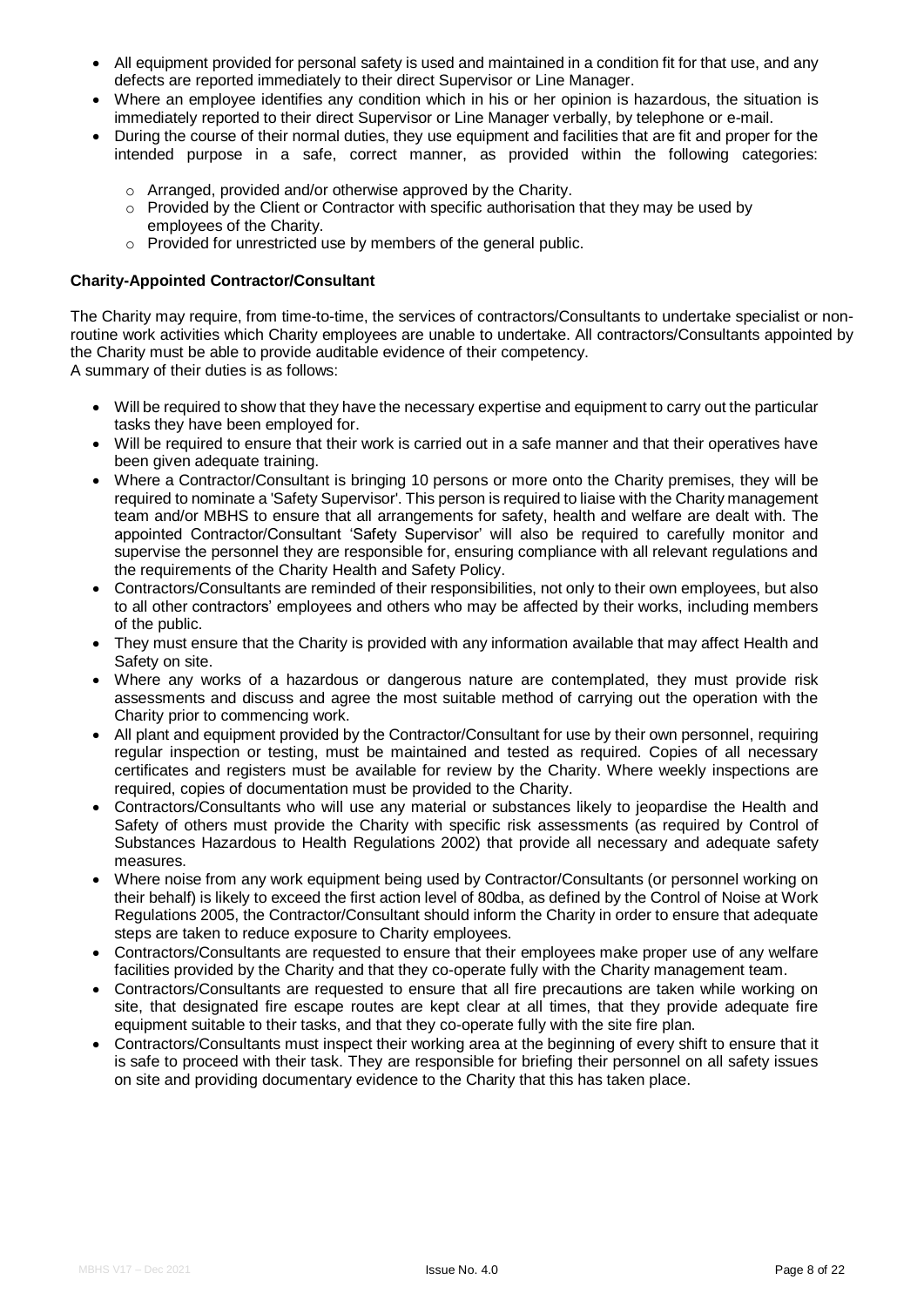<span id="page-8-0"></span>

| <b>Topic</b>                                       | <b>Responsible Department</b>                           |
|----------------------------------------------------|---------------------------------------------------------|
| Health and Safety Policy review                    | <b>Trustees/ Chief Executive</b><br>(supported by MBHS) |
| Health and Safety administration                   | <b>Charity Management Team</b>                          |
| Facility administration                            | <b>Charity Management Team</b>                          |
| Health and Safety training                         | <b>Charity Management Team</b>                          |
| Premises risk assessments                          | <b>Charity Management Team, Employees</b>               |
| Work activity risk assessments                     | <b>Charity Management Team, Employees</b>               |
| Workstation (Display screen equipment) assessments | Charity Management Team, Employees                      |
| Manual handling assessments                        | <b>Charity Management Team, Employees</b>               |
| <b>COSHH</b> assessments                           | <b>Charity Management Team, Employees</b>               |
| Fire risk assessments                              | <b>Charity Management Team, Employees</b>               |
| Expectant/New mother risk assessments              | <b>Charity Management Team, Employees</b>               |
| Young Person risk assessments                      | Charity Management Team, Employees                      |
| <b>First Aid</b>                                   | <b>Charity Management Team</b>                          |
| <b>Emergency Planning</b>                          | <b>Charity Management Team, Employees</b>               |
| Vetting Contractor/Consultants                     | <b>Charity Management Team</b>                          |
| Monitoring of Health and Safety in the workplace   | Charity Management Team, Employees                      |
| Site inspections                                   | <b>Charity Management Team</b>                          |
| Audits                                             | <b>Charity Management Team</b>                          |
| Accident, Incident and Near Miss investigations    | <b>Charity Management Team</b>                          |

*\*\* The Charity have agreed a level of support from MBHS on the above topics. If assistance is required please refer to the current contract agreement for clarification of service support level provided*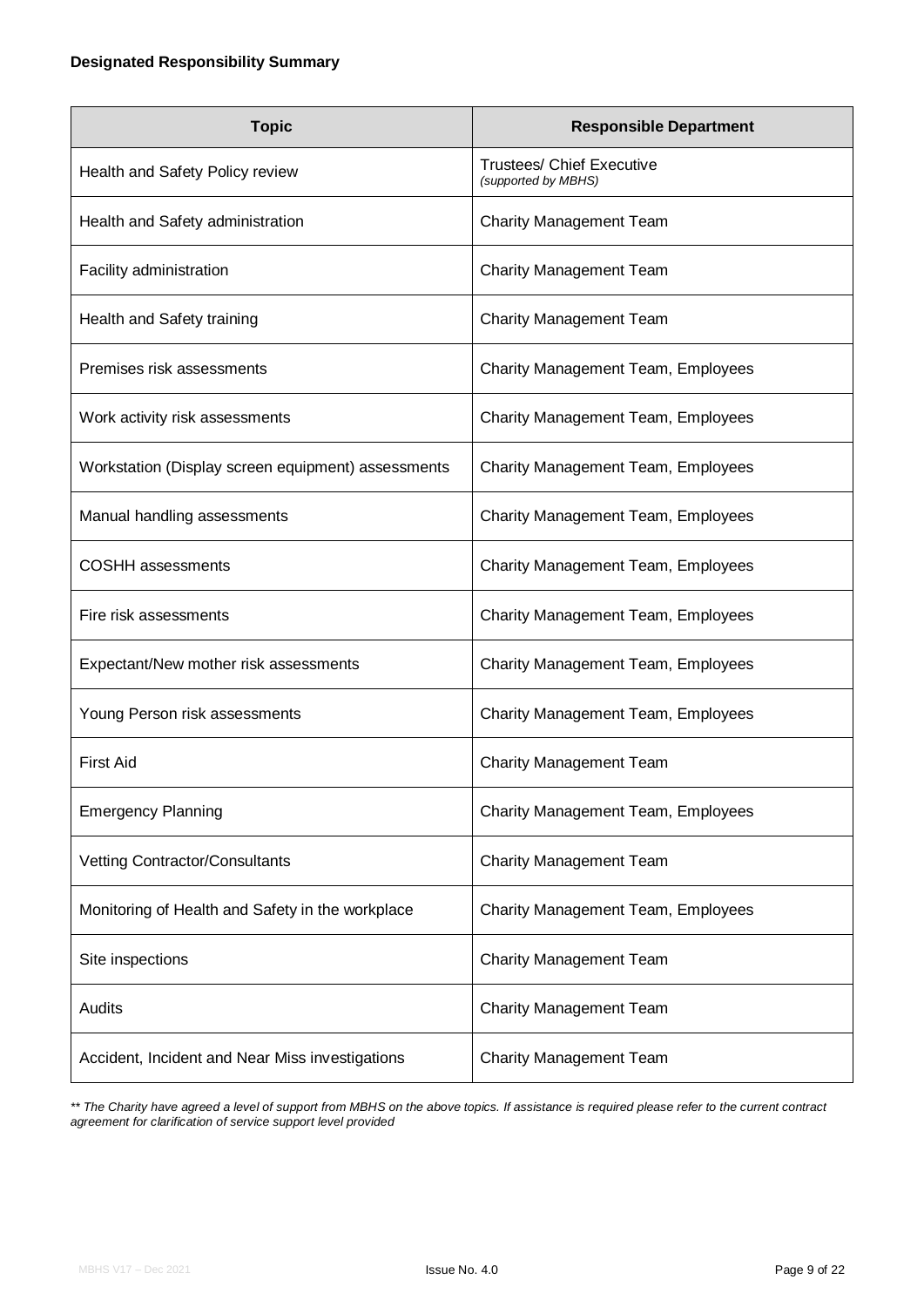## <span id="page-9-0"></span>**Management Arrangements**

#### <span id="page-9-1"></span>**Visitors and Third Parties**

#### *Charity premises*

Visitors to the Charity premises may not be aware of the risks associated with the site, therefore all visitors must:

- Proceed, on arrival, to the reception/office area.
- Be made aware of the Charity requirements and rules for visitors.
- Be accompanied by the person they are visiting, who in turn is responsible for the visitor's safety and ensuring that visitors are aware of any hazardous process or situation they may be exposed to.

#### *Site locations/work areas/premises*

Any visitors to work locations that are under the control of the Charity may not be aware of the risks associated with the site, therefore all visitors must:

- Have authorisation from a Charity representative to be in the work area.
- Comply with the site rules that are communicated on arrival.
- Adhere to any designated traffic/pedestrian routes.
- Stay within the site area they have been nominated or instructed to visit.

#### <span id="page-9-2"></span>**Training and Competency**

Preventing accidents and ill health caused by work is a key priority for everyone at the Charity. The Directors recognise that competent employees are valuable and that providing Health and Safety information and training helps them to:

- Ensure their employees are not injured or made ill by the work they carry out.
- Develop a positive Health and Safety culture, where safe and healthy working becomes second nature to everyone.
- Find out how Health and Safety could be managed better.
- Meet legislative requirements.

Members of the Management Team will be provided with all relevant additional training, which will enable them to undertake the Health and Safety responsibilities that have been allocated to them. Members of the Management Team will be responsible for ensuring that the Charity and all its employees maintain the ethos of continual improvement in Health and Safety standards and culture.

The Management Team will establish a Charity wide competency matrix that covers all employees and those working on behalf of the Charity. The matrix will outline all levels of training that has been achieved, skills and held competencies including any required refresher or renewal dates of training. This matrix will be reviewed an annual basis, as a minimum, and will provide the Management Team with sufficient information to create a rolling Employee Training and Development plan. It will be the responsibility of the Management Team to ensure that the competency matrix is kept up to date and reflects the standards held by all personnel.

An annual training plan will be established following the review of the competency matrix. The plan will include both internal and external training requirements. Specialist training, both operational and required by legislation, will be included.

Records of all training will be included on the competency matrix and copies of attained certification kept on employee personnel files.

#### <span id="page-9-3"></span>**Occupational Health**

Where deemed necessary by the Management Team, the Charity will arrange for an Occupational Health Practitioner to conduct pre-employment medical assessments appropriate to the job requirements.

General health conditions are included within the pre-employment screening and where deemed necessary, continued at intervals, as prescribed by the appointed Occupational Health Practitioner.

Health risks are included within the Charity risk assessment process that identifies significant hazards and subsequent control measures/monitoring to be applied.

On-going monitoring of Occupational Health is completed at appropriate intervals by the Management Team and includes the use of a health questionnaire relating to general topics (completion is required for each employee).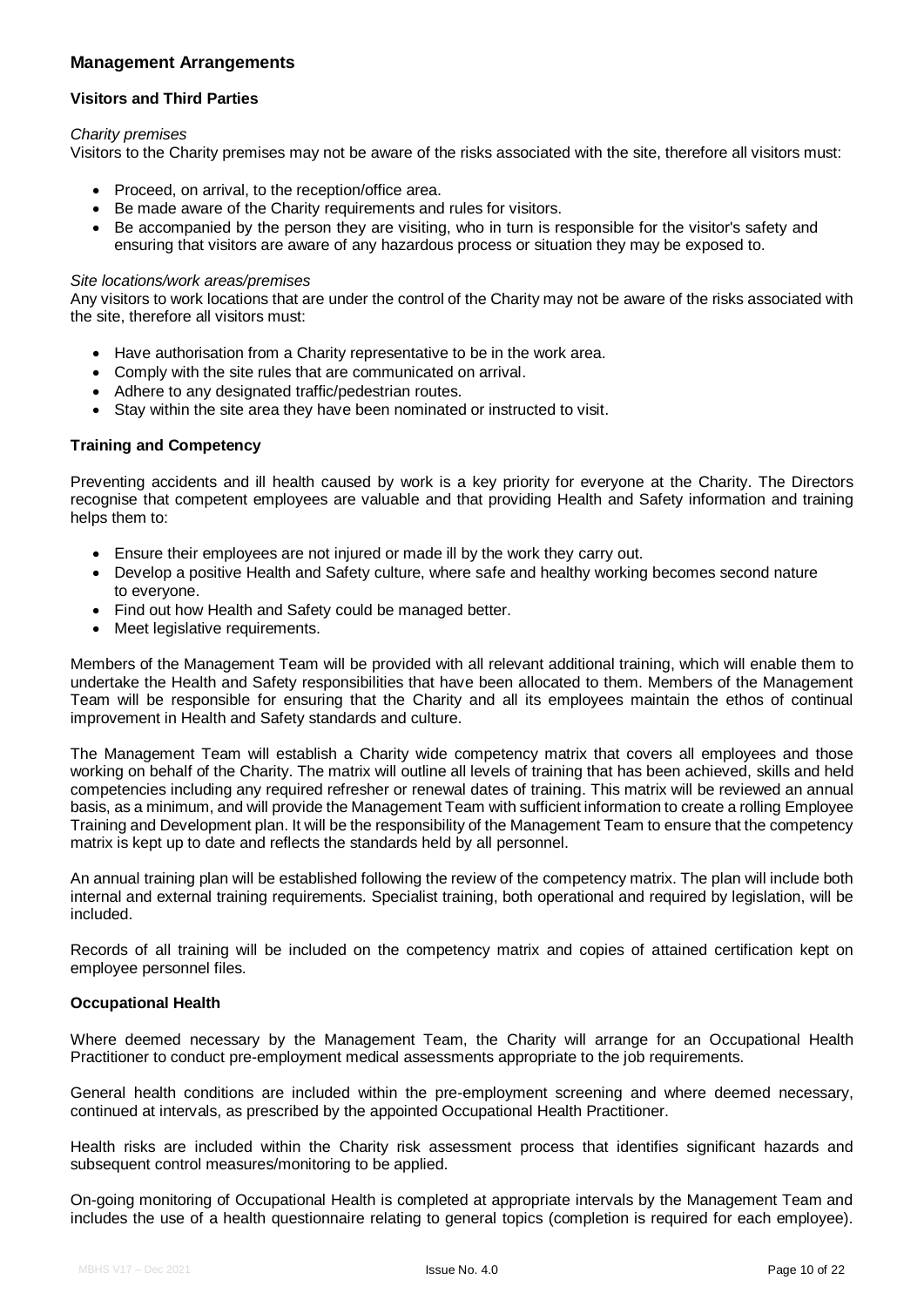Health surveillance records for each employee that is exposed to specific hazards/issues etc will be maintained for 40 years from the date of the last entry due to possible delay from exposure of the hazard to the onset of ill health.

Employees are required to maintain their personnel records with relevant health related information.

## <span id="page-10-0"></span>**Mental Health & Well-Being**

The Management Team recognise that employees or those working on behalf of the Charity do so for a large proportion of their lives and as such can impact on an individuals' well-being. The overlapping and interaction between an individual's home and work life are recognised as potentially creating an increase in general stresses and pressure that they may feel. As such, all are made fully aware that they can approach the Management Team or designated individuals that have received specific training, to discuss any issue or concern that they may have

To this end the following goals have been established:

- Build and maintain a workplace environment and culture that supports mental health, overall health and wellbeing, and prevents discrimination (including bullying and harassment)
- Increase employee knowledge and awareness of mental health and wellbeing issues and behaviours
- Reduce stigma around depression and anxiety in the workplace
- Develop a programme of initiatives for identified at-risk areas
- Facilitate employees' participation in initiatives that support wellbeing and mental health
- Provide training and resources to deliver these initiatives
- Provide support for those affected by wellbeing issues

#### <span id="page-10-1"></span>**Lone Working**

The Charity endeavours to avoid lone working whenever possible. However, the Management Team are aware that employees may, from time to time, be lone workers at either the Charity premises, from their home address or when visiting/working at clients' premises.

Whilst there is no legal requirement to conduct a specific, separate risk assessment for lone workers the Charity will ensure that issues and hazards that may significantly affect or impact those lone working are included within the relevant activity or task based risk assessments. These assessments will also include the relevant mitigation control measures required to eliminate, avoid or at lease minimise the outcome of any hazard to as low as reasonably practicable.

Those employees that are selected or identified as being a lone worker will be sufficiently experienced and fully understand the risks and precautions involved in their work and the location that they work in. The Management Team will outline and set the limits to what can and cannot be done while working alone and will ensure employees that are lone working are:

- competent to deal with the requirements of the job
- suitably trained in the use of any technical solutions provided
- able to recognise when to seek advice from elsewhere.

All those employees that are lone working must:

- Ensure they have read and understood any risk assessments that have been compiled for the activity they are working on, especially any detailed arrangements where lone working is applicable.
- Ensure they adhere to any systems developed for their protection while working alone.
- Take personal responsibility for sharing information regarding their whereabouts (time out, location being visited, contact details, expected time of return).
- Report any incidents concerning lone working to enable systems to be reviewed and revised.
- If not returning to the Charity base at the end of the last visit, notify their appointed member of the Charity Management Team to inform them that they have left their client/location and they are okay (or otherwise).
- Utilise the lone working device issued, including a 'person down' function.

#### <span id="page-10-2"></span>**Refusal to Work on the Grounds of Health and Safety**

Employees, self-employed and contractors/consultants of the Charity will at all times exercise diligence in monitoring their safe working environment for themselves and other persons in the working area.

It is a condition that all employees, self-employed and contractors/consultants shall comply with the following: If any situation arises which an employee believes will or has resulted in an unsafe working environment for some or all, they must bring their concern to the attention of their direct supervisor so it can be investigated and resolved to an acceptable conclusion, if possible.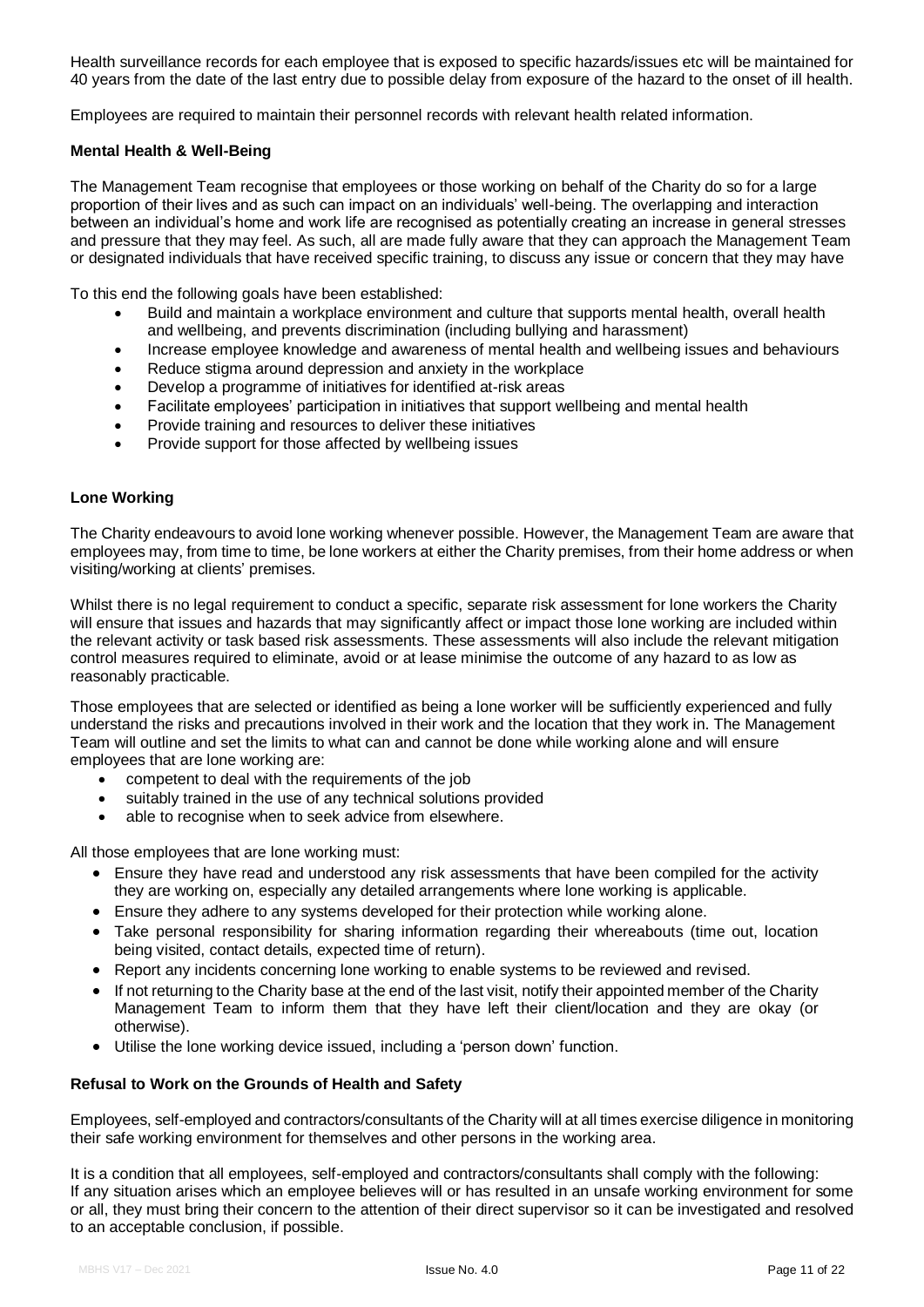- The employee must clearly describe what the concerns or issues actually are.
- If a member of the Charity Management Team cannot be immediately contacted the relevant work should stop.
- The most senior member of staff will check that there are no instructions or information available to resolve the issue.
- If the member of the Charity Management Team does not support the concern, a 'second opinion' is to be sought to either verify the findings or support the concerns.
- Providing the concern is genuine, even if it is ultimately seen to be unfounded, the employee will not be the subject of any detrimental action by the Charity.

The Charity will take all reasonable measures to ensure that those persons covered by this process (employees, self-employed, contractors/consultants) are aware that their continued employment will not be affected in the event of any invoking of this policy.

## <span id="page-11-0"></span>**Accident, Incident and Near Miss Reporting**

Accidents (no matter how minor an injury may be), incidents, and near misses will be included in the accident book located at the Charity premises.

If an accident, incident, or near miss has occurred in a work situation then a member of the Management Team in conjunction with the Quality and Health & Safety Officer, will review the events to establish the actual or underlying cause. This process should enable the Charity to establish which existing processes require amending and/or identify additional control measures that will be required to prevent a re-occurrence. The fact that there is an accident at work premises does not, in itself, mean that the accident is work-related – the work activity itself must contribute to the accident. An accident is 'work-related' if any of the following played a significant role:

- the way the work was carried out
- any machinery, plant, substances or equipment used for the work
- the condition of the site or premises where the accident happened

The Charity recognises and accepts the legal duties placed upon them by the Reporting of Injuries, Diseases and Dangerous Occurrences Regulations 2013 that require them to report and record some work-related accidents.

The timescales for reporting and/or recording accident information is:

- Accidents resulting in the death of any person, specified injuries to workers, non-fatal accidents requiring hospital treatment to non-workers and dangerous occurrences must be reported without delay (fatal accidents or accidents resulting in a specified injury to a worker can be reported by telephone 0845 300 9923). **A report must be submitted to the HSE within 10 days of the incident.**
- Over-seven-day injuries, where an employee or self-employed person is away from work or unable to perform their normal work duties for more than 7 consecutive days. **A report must be submitted to the HSE within 15 days of the incident.**
- Over-three day-injuries will be recorded using the Charity accident book/form and filed securely to protect any personal information.

Incapacitation means that the worker is absent or is unable to do work that they would reasonably be expected to do as part of their normal work.

The Charity also accept that they must report, without delay, confirmed diagnoses of certain occupational diseases, where these are likely to have been caused or made worse by their work. These diseases include:

- carpal tunnel syndrome
- severe cramp of the hand or forearm
- occupational dermatitis
- hand-arm vibration syndrome
- occupational asthma
- tendonitis or tenosynovitis of the hand or forearm
- any occupational cancer
- any disease attributed to an occupational exposure to a biological agent

Clarification on the criteria relating to the above will be sought via the HSE website and MBHS.

All reporting of any accident/incident, occupational disease etc will be reported online via the Health and Safety Executive website.

Accident/Incident records, including accident book entries and RIDDOR notifications will be retained for 3 years from the date of the last entry (or, if the accident involves a child/ young adult, then until that person reaches the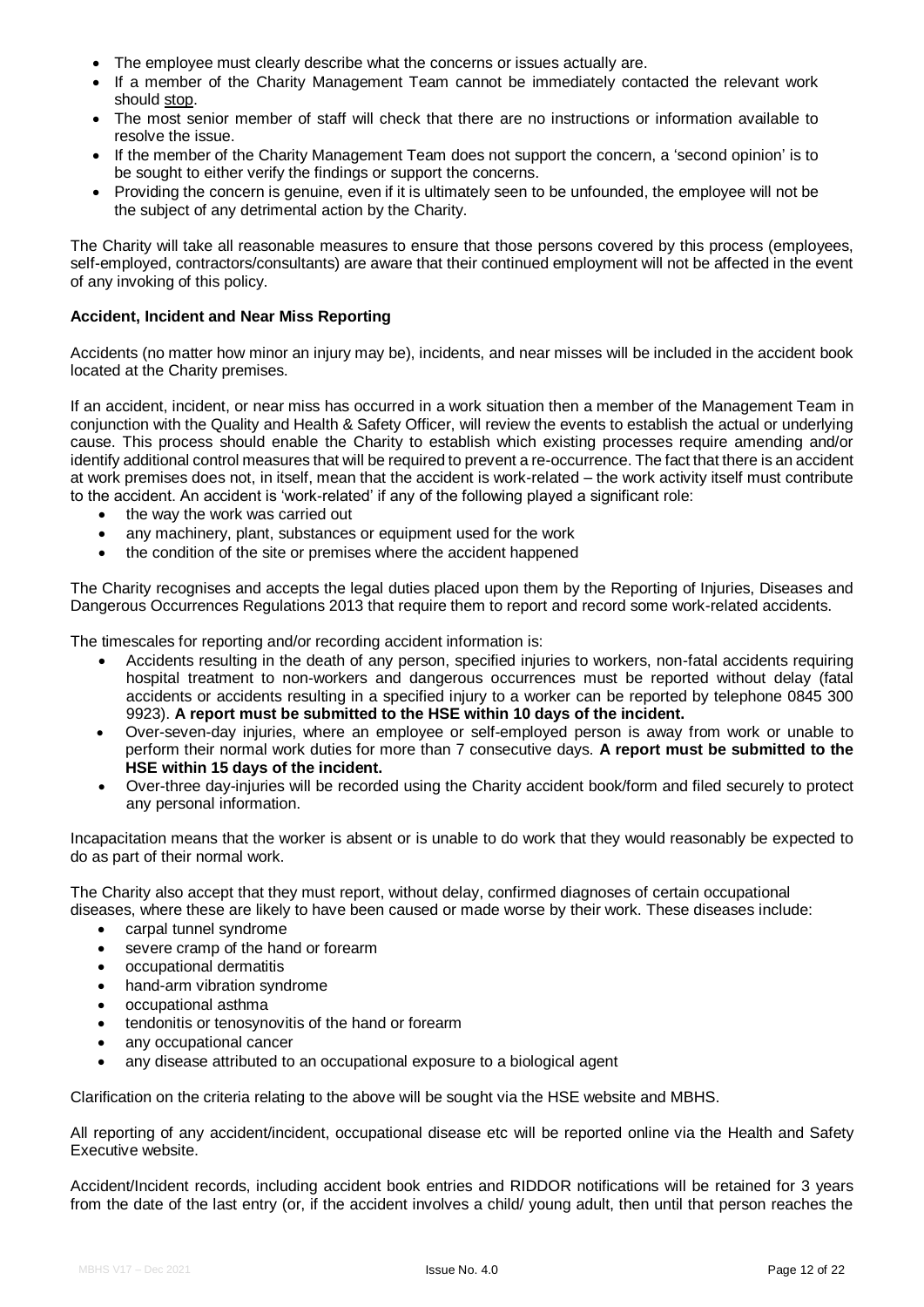age of 21). Retention of other medical records related to particular topics or events are detailed within the relevant section of this policy.

## <span id="page-12-0"></span>**The Workplace (Health, Safety & Welfare) Regulations 1992**

The Management Team ensures that the Charity premises meet the health, safety and welfare needs of all its employees, contractors, members of the public and people with disabilities. Due consideration has been given to the working environment, ensuring it is adequate in respect of ventilation, working temperature, lighting, cleaning materials, traffic routes, falling objects, translucent doors, general welfare, toilets, washing facilities, drinking water and eating facilities.

The Charity wholly accept their responsibilities regarding the protection and control, where applicable, of the effects of bacteria like Legionella. The Management Team, assisted by the appointed Health & Safety Advisor will review and refer to the Approved Code of Practice (L8) issued by the Health and Safety Executive. In summary, the Charity will:

- Identify and assess sources of risk including checking whether conditions will encourage bacteria to multiply. For example, if the water temperature is between 20–45 °C, if there is a means of creating and disseminating breathable droplets, such as the aerosol created, eg by cooling towers, showers and spa pools; and if there are 'at risk' susceptible people who may be exposed to the contaminated aerosols
- Where appropriate, prepare a written scheme for preventing or controlling the risk.
- Implement, manage and monitor precautions so as to ensure that control measures remain effective and that the monitoring of general bacterial numbers indicates there is microbiological control
- Keep records of the precautions and control measures being undertaken
- Appoint a competent person with sufficient authority and knowledge of the installation in question to help take the measures needed to comply with the law.

Welfare facilities are provided by the client when employees are required to work away from the Charity premises. When these facilities are not available, the Management Team ensure that suitable provision is made by either utilising facilities that are readily available to the public (where works are being completed within a 10 hour period) or a purpose-built mobile oasis unit comprising:

- Suitable toilet facilities for the number of persons working on site;
- Suitable washing facilities to include hot and cold running water, hand basins large enough to wash, face, hands and forearms. Soap and towels or hand dryers will be provided and restocked as necessary.
- A suitable rest area to include tables and chairs with backs, a kettle or urn for boiling water and a means for preparing food i.e. gas ring or microwave oven.
- A suitable supply of fresh drinking water;
- An area for the storage of clothing and drying room for drying wet clothing.

## <span id="page-12-1"></span>**Home Based Working**

The Charity recognises and accepts that their health and safety responsibilities are the same for those employees that are appointed or required to work from home, as they are for any other member of the workforce.

Before a member of the workforce is authorised to work from home, either on a temporary or permanent basis, the Charity will give due consideration to the following areas:

- The nature and duration of the work to be undertaken
- Whether the work activities can be safely carried out from home
- Is specialised equipment, including remote access to IT systems, and/or skill set required to carry out the tasks required?
- The control measures that will need to be implemented to protect them?
- How communication will be maintained between the Charity and the homeworker?
- Provision of workstation equipment?

The Charity will undertake a 'suitable and sufficient' assessment relating to home working in collaboration with the proposed homeworker covering the aforementioned topics in sufficient detail, to enable the Management Team to make a decision on whether home working can be carried out in a manner that ensures the health, safety and wellbeing of the individual concerned.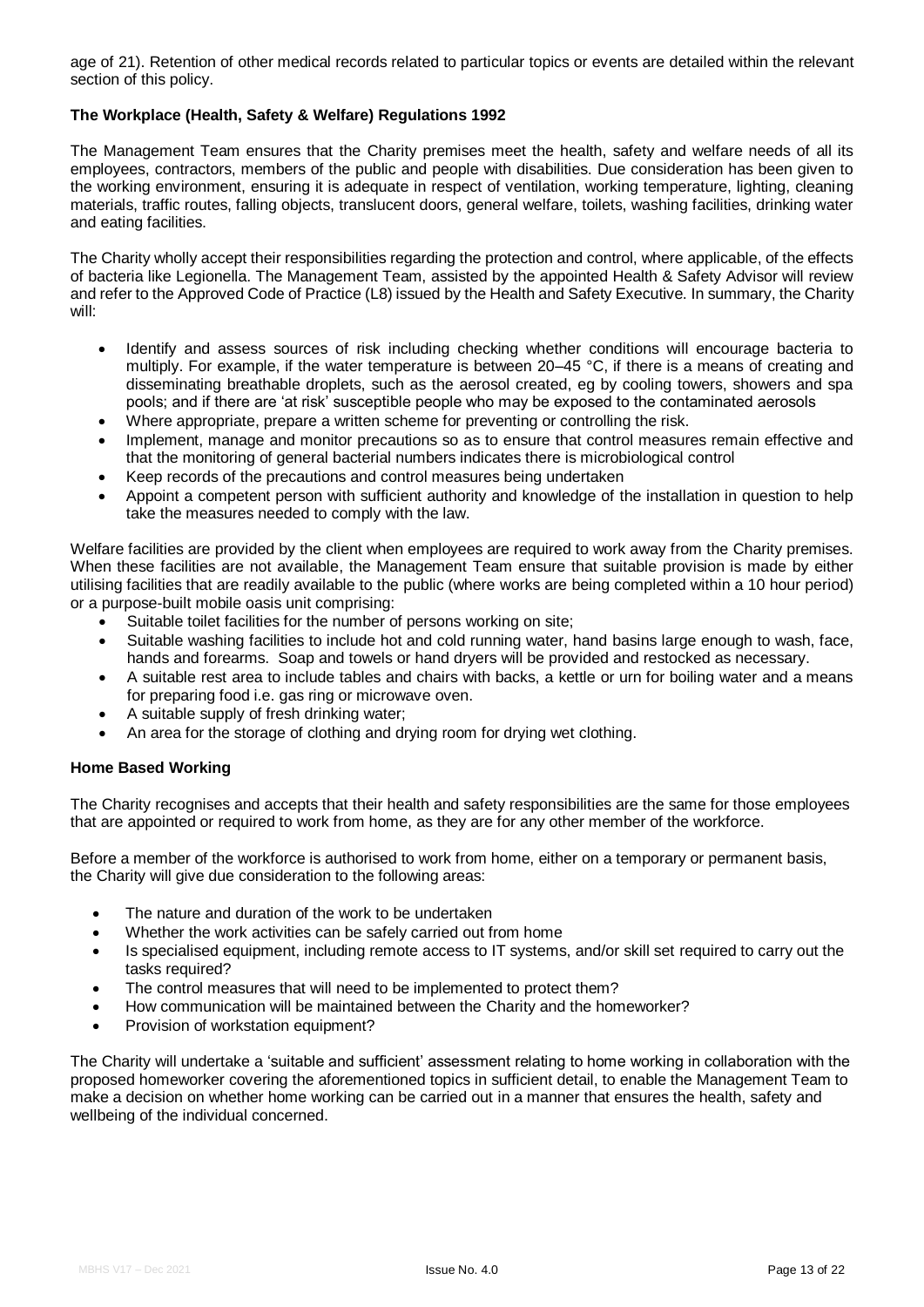## <span id="page-13-0"></span>**The Manual Handling Operations Regulations 1992**

The Charity is aware of the requirements placed upon it by the regulations. In order to meet these legislative requirements and to protect those employees who may be affected by manual handling activity, the Charity will:

- So far as is reasonably practicable avoid the need for hazardous manual handling.
- Conduct a suitable risk assessment for any hazardous manual handling that cannot be avoided.
- So far as is reasonably practicable reduce the risk of injury from hazardous manual handling.

Manual handling risk assessments will be conducted by the Management Team, assisted by the Health and Safety Advisor, and will take into account:

- The task being completed and how the risk(s) can be reduced.
- The individual(s) conducting the
- $\bullet$
- task and any training requirement.
- The load involved in the activity and any method that could be used to reduce it to a more manageable size.
- The work environment where the activity will take place.

Employees of the Charity are made aware of their responsibilities and duties during the induction process and via a manual handling guidance document. All employees will:

- Follow any implemented safe systems of work.
- Use any supplied equipment in the manner they have been trained to do.
- Co-operate with the Charity on Health and Safety matters.
- Tell their line manager/supervisor if they identify hazardous handling activities.
- Make sure that their work activities do not put others at risk.

#### <span id="page-13-1"></span>**The Health and Safety (Display Screen Equipment) Regulations 1992**

The Management Team will consider tasks undertaken by employees and any individual that is identified as being a DSE "user" of display screen equipment, e.g. PC/laptop users, are required to complete a workstation selfassessment form. The HSE definition of a "user" - a person who uses DSE on a daily basis for an hour or more at a time - will be applied by the Management Team. Completed forms are reviewed by the Management Team, assisted by the Health and Safety Advisor, and any issues or queries will be discussed with the DSE user. The assessments will consider factors such as the workstation set-up, equipment (chair, keyboard, screen, etc.), the environment (lighting, heating, etc.), and types of work being completed.

The Charity will ensure that free eye/eyesight testing is available for those employees identified as using DSE and will make a contribution of up to £25 for lenses and frames.

The Management Team ensure that all relevant training and information is provided to an employee to enable them to undertake the work involving DSE in a safe manner.

#### <span id="page-13-2"></span>**The Health and Safety (Consultation with Employees) Regulations 1996**

The Management Team recognise that having, and maintaining, a mechanism for communicating relevant Health and Safety information is important in establishing an on-going positive Health and Safety culture. To this end, the Charity will consult with employees or their representatives on the following:

- The introduction of any work activity or issue which may substantially affect their Health and Safety at work, for example the introduction of new equipment or new systems of work.
- The contact details of the person nominated as the Charity competent person with regards to Health and Safety.
- Information on the risks and dangers arising from the work activities, measures implemented to reduce or get rid of these risks, and what employees should do if they are exposed to a risk.
- The planning/organisation for Health and Safety training.

Additional information is displayed via the HSE poster displayed in the workplace, safety posters, leaflets, safety pamphlets and verbal safety information.

The Charity encourages all employees to enter into the spirit of the regulations by taking part in discussions with their supervisor/line manager. Any required actions from the discussions are agreed with both parties and escalated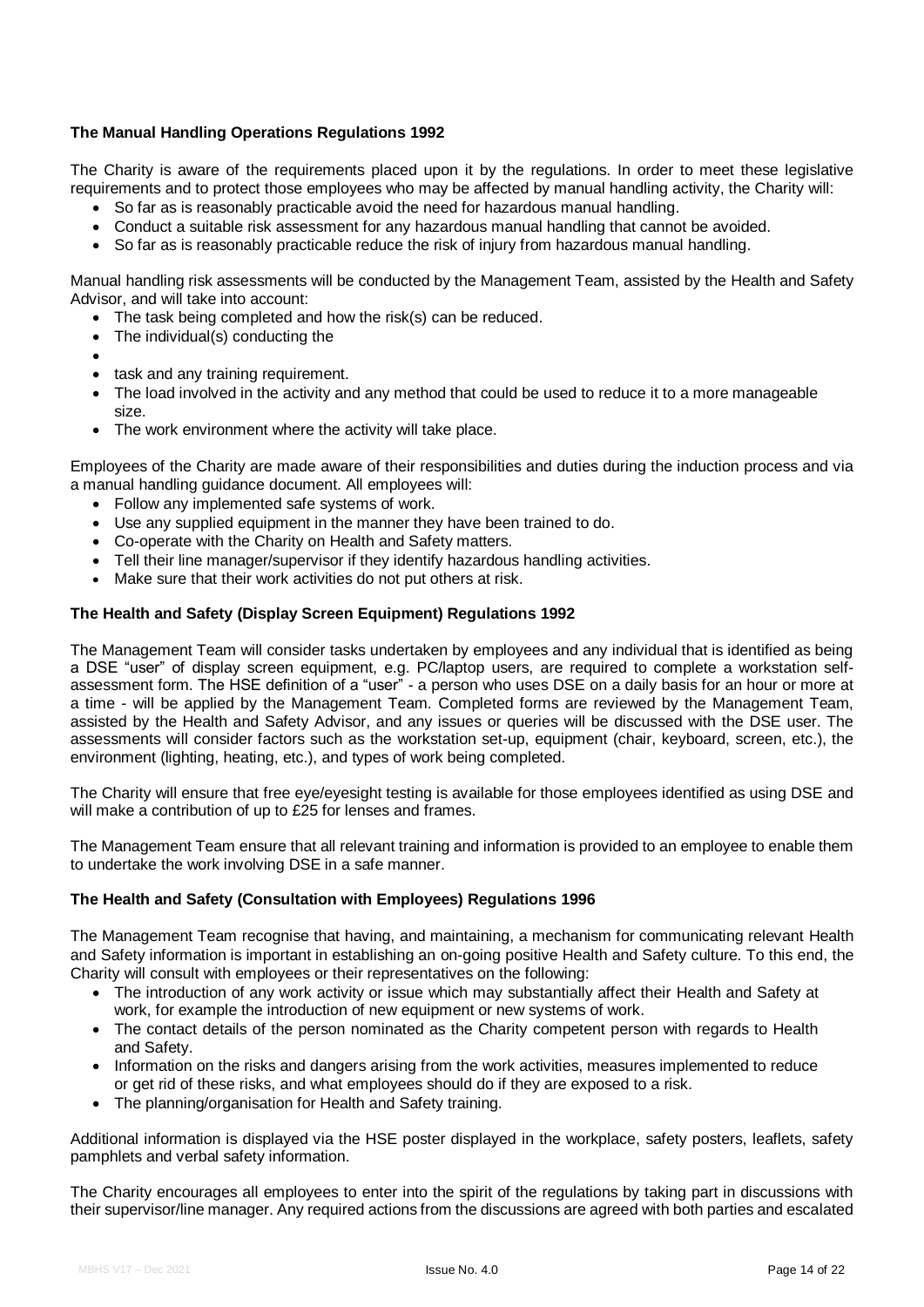through the Management Team for opinion and rectification where necessary. Any action taken as a result of the information given by an employee will be communicated directly to them.

The Charity fully involves, or will involve, non-English speaking employees, including labour only. The Management Team, assisted by the appointed Health and Safety Advisors, will utilise documents that are readily available on the HSE website in different languages. These documents and any specific site instructions will be aided by pictograms and interpreters if required.

## <span id="page-14-0"></span>**The Electricity at Work Regulations 1989**

The Charity will ensure electrical equipment is physically capable of doing the job and designed and constructed so that mechanical and electrical stresses do not cause the equipment to become unsafe. Electrical equipment will be visually checked by the user to spot early signs of damage or deterioration. The user's visual check will include:

- Switching off and unplugging the equipment before any checks.
- Checking that the plug is correctly wired (but only if they are competent to do so).
- Ensuring that the fuse is correctly rated by checking the equipment rating plate or instruction book.
- Checking that the plug is not damaged and that the cable is properly secured, with no internal wires visible.
- Checking the electrical cable is not damaged and has not been repaired with insulating tape or an unsuitable connector (damaged cable will only be replaced with a new cable by a competent person).
- Checking that the outer cover of the equipment is not damaged in a way that will give rise to electrical or mechanical hazards.
- Checking for burn marks or staining that suggests the equipment is overheating.
- Ensuring any trailing wires are positioned so that they are not a trip hazard and are less likely to get damaged.

If employees are concerned about the safety of equipment, they are advised to stop it from being used and report the matter to a member of the Management Team, who will arrange for the faulty equipment to be removed from service until a qualified electrician undertakes a more thorough check.

#### <span id="page-14-1"></span>**Electrical Equipment in a Construction Environment -**

Electrical equipment on construction sites will be treated in a more stringent manner due to the potentially harsh nature of the working environment.

Tools that use 110v will be subjected to a thorough visual inspection on a weekly basis by the operator, a formal visual inspection by a competent person on a monthly basis, and a combined inspection/test before use and at three-monthly intervals thereafter.

Where site rules allow, the use of 240v tools will be restricted with the added protection of a suitable RCD.

Tools that use 240v will be subject to a thorough visual inspection by the operator on a daily/every shift basis, a formal visual inspection by a competent person on a weekly basis, and a combined inspection/test before first use and then on a monthly basis thereafter.

Site offices supplied by temporary single phase 230V or 415V three phase electrical supplies will need to be tested on a three monthly basis and the distribution sub-circuits protected by an RCD.

Work 'live' systems may only be undertaken if absolutely justified and by suitably trained and authorised persons, within a strict permit control system. It is Charity policy to supply and use 110v for all tools.

All electrical tools will be subject to Portable Appliance Testing (PAT) at intervals, in line with the guidance given by the HSE.

#### <span id="page-14-2"></span>**The Personal Protective Equipment at Work Regulations 1992**

The Charity recognises that Personal Protective Equipment (PPE) should only be used when risks cannot be avoided or sufficiently reduced by other preventative measures or through work re-organisation. The Charity will ensure that there is sufficient supply of PPE when required and that all employees are suitably trained in its safe storage and use.

PPE will be provided free of charge to all employees. Allocation of PPE will be supervised by the Management Team who will monitor it's use and, in consultation with those wearing it, ensure that it remains suitable, wearable and provides the correct level of for the task in hand.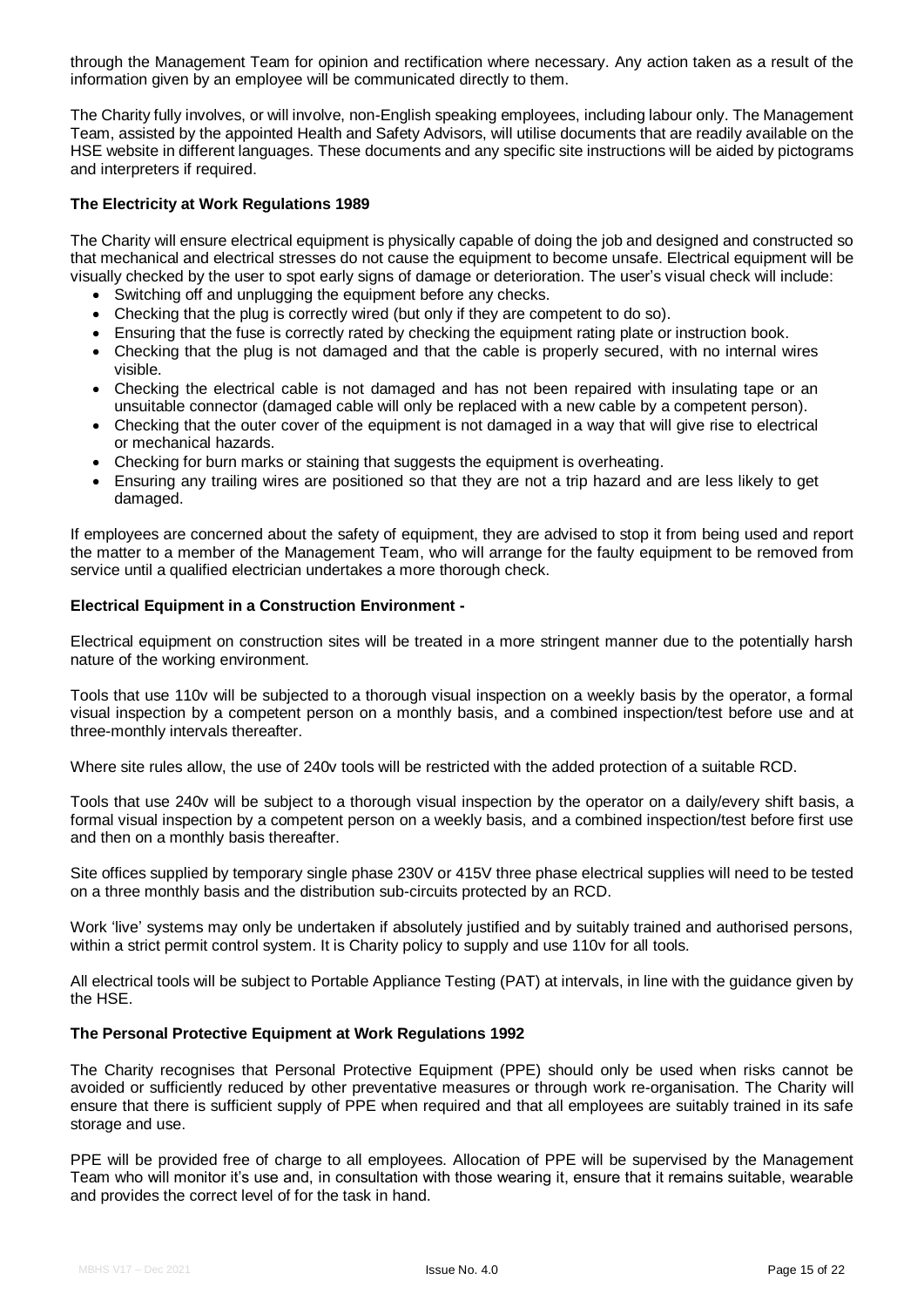Other persons working on behalf of the Charity e.g. self-employed, labour agency will be obliged to meet/provide specific PPE requirements. Where this is not possible, the Management Team may decide to provide any required PPE but the cost of this provision will not be at the Charity expense. In these instances, agreement on payment for PPE will be with the persons "employer" and not the person (unless they are one and the same e.g. self-employed person).

It is the employee's and sub-contractor's duty to not misuse or interfere with any Health and Safety equipment, including PPE, supplied for their safety. All PPE issued must be worn, used and stored as per the manufacturer's specification.

The Management Team, assisted by the Health and Safety Advisor if appropriate, ensures that a suitable review is completed when more than one type of PPE is being worn, to confirm that each type of equipment is compatible with the other(s) and continues to provide suitable protection for the wearer.

## <span id="page-15-0"></span>**The Control of Substances Hazardous to Health Regulations 2002**

Before any hazardous substances are used during a work process, a material safety data sheet (MSDS) will be requested from the supplier and an appropriate assessment made of the risks from that substance undertaken by a member of the Management Team, assisted by the Health and Safety Advisor. Alternative less harmful substances will be used wherever possible.

Assessments will consider storage, handling, and aspects of use, exposure, PPE requirements, workers' health, and emergency actions. The Management Team will brief employees on any hazard or substance precautions, with written records being held at the Charity premises. Employee Health Surveillance records, as specified by and within this legislation, will be retained for 40 years from the date of the last entry.

Following the assessment, any substance or material that has a flammable content will be stored in a separate area and held within a metal, fire retardant cabinet.

In order to comply with the legislative requirements placed upon it, the Charity will provide adequate control of exposure to substances by:

- Applying the eight principles of good practice
	- o *Design and operate processes and activities to minimise emission, release, and spread of substances hazardous to health.*
	- o *Take into account all relevant routes of exposure - inhalation, skin absorption, and ingestion - when developing control measures.*
	- o *Control exposure by utilising measures proportionate to the health risk.*
	- o *Choose the most effective and reliable control options which minimise the escape and spread of substances hazardous to health.*
	- o *Where adequate control of exposure cannot be achieved by other means, provide, in conjunction with other control measures, suitable Personal Protective Equipment.*
	- o *Check and review regularly all elements of control measures for their continuing effectiveness.*
	- o *Inform and train all employees on the hazards and risks from the substances with which they work and the use of control measures developed to minimise the risks.*
	- o *Ensure that the introduction of control measures does not increase the overall risk to Health and Safety.*
- Ensuring that the Workplace Exposure Limit is not exceeded.
- Ensuring that exposure to substances which can cause occupational asthma, cancer, or damage to genes that can be passed from one generation to another, is reduced as low as is reasonably practicable.
- Ensuring that records of tests and examinations of control systems and protective equipment identified as control measures under the legislation are retained for at least 5 years.

## <span id="page-15-1"></span>**The Work at Height Regulations 2005 (amended 2007)**

It is the policy of the Charity to comply with the Work at Height Regulations 2005, which apply to all work at height where there is a risk of a fall liable to cause personal injury. A place is 'at height' if a person could be injured falling from it, even if it is at or below ground level. 'Work' includes moving around at a place of work (except by a staircase in a permanent workplace) but not travel to or from a place of work.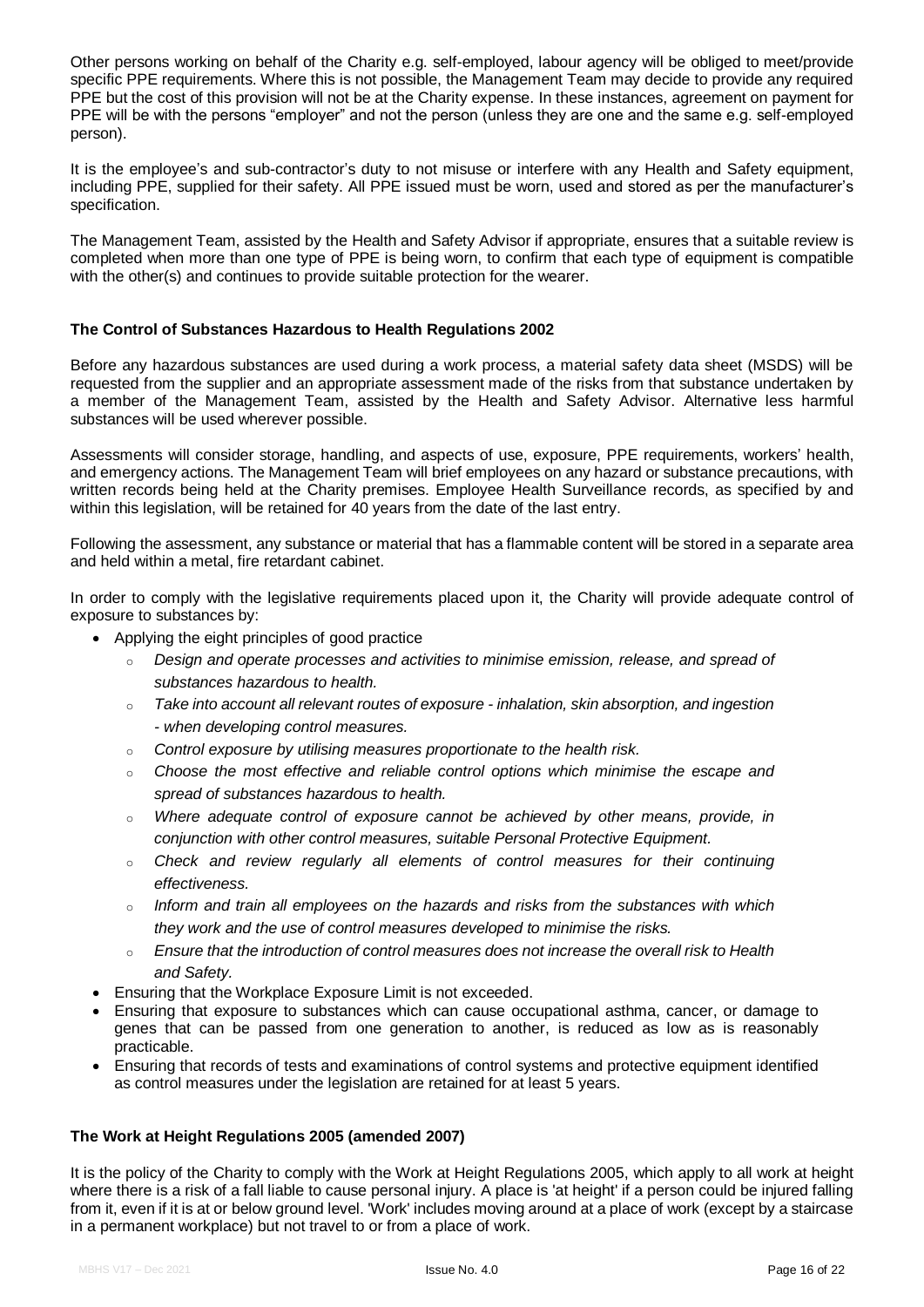In accordance with these regulations, the Charity will:

- Avoid work at height wherever possible.
- Use work equipment or other measures to prevent falls where they cannot avoid working at height.
- Where a risk of a fall cannot be eliminated, use work equipment or other measures to minimise the distance and consequences of a fall, should one occur.

Before any work at height takes place, the below must be followed:

- If there is an alternative means of carrying out work, which removes the need to work at height, this should be utilised.
- All work at height must be properly planned, organised and carried out under appropriate supervision, in as safe a way as is reasonably practicable.

For all work at height, the Charity will:

- Use the most suitable equipment.
- Give collective protection measures (e.g. guard rails) priority over personal protection measures (e.g. safety harness).
- Take account of the work conditions and the risks to the safety of all those at the place where the work equipment is to be used.
- Plan for emergencies and rescue.
- Take into account weather conditions that could endanger Health and Safety.
- Ensure that those working at height are trained and competent.
- Ensure that the place where work at height is done is safe.
- Ensure that the equipment is appropriately inspected.
- Ensure that the risks from fragile surfaces and falling objects are properly controlled.
- Take account of the relevant risk assessments that have been carried out.

#### <span id="page-16-0"></span>**The Regulatory Reform (Fire Safety) Order 2005**

The Charity will make a suitable and sufficient assessment of the risks to which relevant persons are exposed whilst working at the premises. This assessment will be used for the purpose of identifying the measures they need to take to comply with the requirements and prohibitions imposed on them by the Order. The nature of the assessment will vary according to the type and use of the premises, the persons who use or may use the premises, and the risks associated with that use. The completed risk assessment will be reviewed regularly by the Management Team to ensure it remains up to date and valid, and to reflect any significant changes that may have taken place.

The Charity will ensure systems are in place to check all fire procedures and that monitoring, testing and maintenance of firefighting equipment, emergency lighting and alarm systems, is completed. The Management Team, assisted by the Health and Safety Advisor, will conduct regular tours/inspections of the premises and work activities to ensure that identified control measures have been implemented.

Fire Action signage will be placed in prominent positions throughout the premises to act as a reminder for all employees, visitors, contractors, etc. of the emergency evacuation procedure.

The fire procedures will be under the control of the Management Team, assisted where agreed within the contract with MBHS, by the Health and Safety Advisor.

#### <span id="page-16-1"></span>**The Provision and Use of Work Equipment Regulations 1998**

As a means of ensuring that tools and equipment provided for work activities are suitable, the Management Team will conduct a suitable assessment to consider the current provision of protection and preventative measures.

All tools and equipment purchased, and used by employees, will have suitable control measures to protect employees against risks associated with dangerous parts of machinery, e.g. fixed guards, interlocked guards, etc. All users of Charity tools and equipment will be suitably trained in their use. The Management Team ensures that all relevant information and instructions on the use of work equipment is readily available to all employees for review.

Equipment will be checked by the user prior to use, ensuring that all controls, indicators, switches and displays are clear and free from obstruction, dirt, damage, etc. If any faults, defects or concerns are identified during the pre-use checks it is the responsibility of the user to notify their Supervisor/Manager and await a decision on rectification/replacement. All faulty/defective tools will be removed from service to prevent them being used.

All equipment will be maintained in good working order by the Charity. Employees are required to liaise with their Management Team representative if they have any queries or concerns regarding a piece of equipment. The piece of equipment in question will be removed from service to prevent use and a suitable replacement acquired.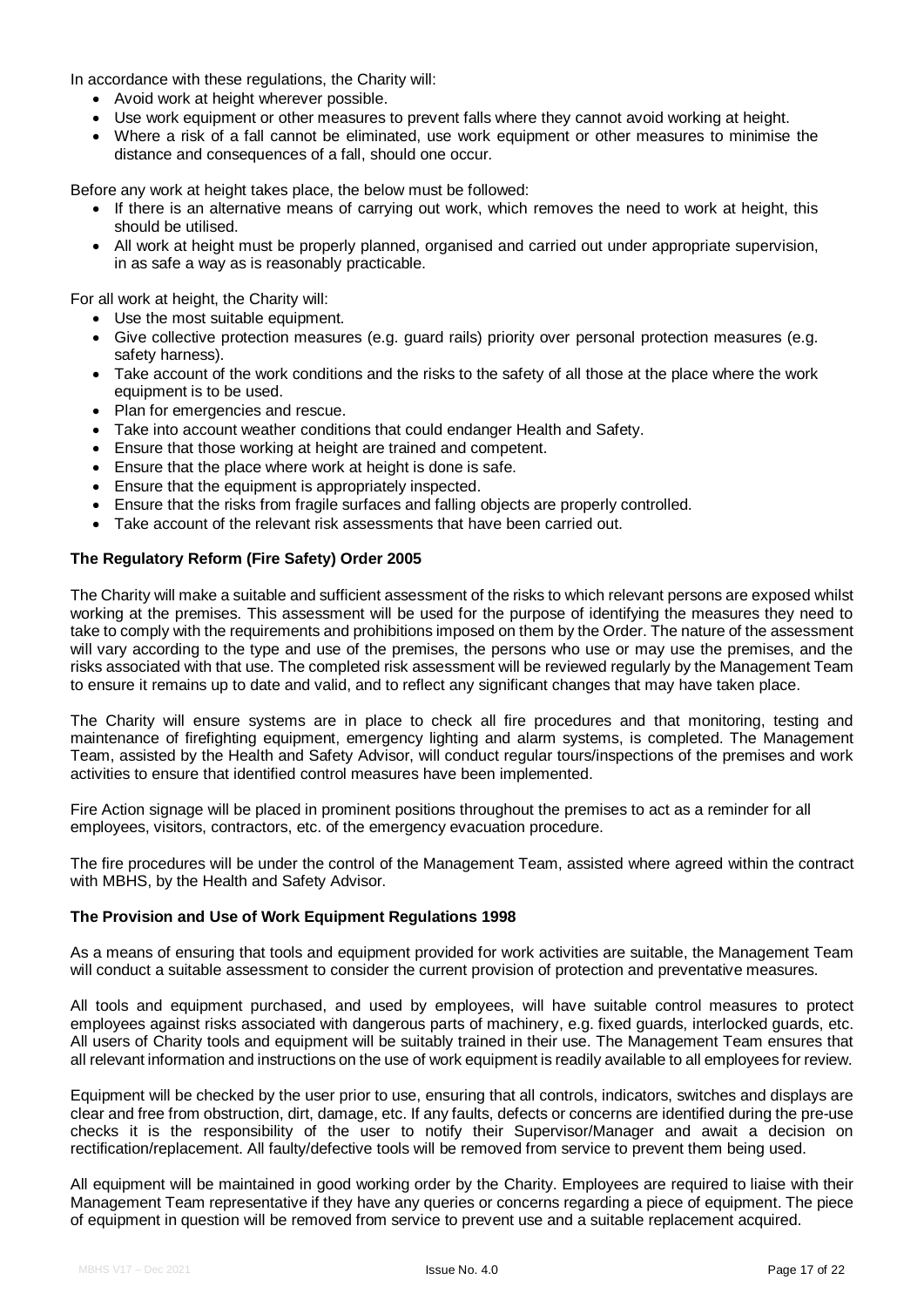The Charity is aware that for larger pieces of equipment, for example a fixed piece of machinery, an immediate replacement is not practical. In this circumstance, the Management Team will arrange for a suitable repair to be completed by a person with the relevant competency and skill set.

On occasions, the Charity may need to hire in equipment, due to specialised work or quantity of work. The equipment will only be obtained from approved hire companies which supply the appropriate training and supporting documentation to ensure all employees and sub-contractors are suitably trained in the use of the equipment.

#### <span id="page-17-0"></span>**The Management of Health and Safety at Work Regulations 1999**

The Charity will make appropriate arrangements for effective preventative or protective measures identified as a result of risk assessments. The Management Team, assisted by the Health and Safety Advisor, will ensure that:

- All premises and activities subject to risk assessments are assessed in accordance with the relevant legislation, using an appropriate documented format.
- Such assessments are repeated whenever any of the following factors occur:
	- $\circ$  Change in legislation.
	- o Change in control measures.
	- o Significant change in work carried out.
	- o Transfer to new technology.
	- Original assessment is no longer valid.
- Assessments are recorded and copies held at the Charity premises.
- The results of all such assessments are communicated to, and available for inspection by, all employees (an acknowledgement form will be used to ensure that all persons affected by the work activity or premises have read and understood the content and the role they must undertake).
- All assessments identify necessary protective and preventative measures.
- Specific assessments are completed for specified groups Young Persons, Expectant/New Mothers.

The Management Team will monitor safety performance on an informal daily basis by visual inspections, observations and ensuring discussions relating to health and safety topics/issues with employees.

The Charity have appointed MBHS as their source for Health and Safety assistance and competent advice and will have ready access to a suitably competent advisor. This access will include random visits to the Charity premises or location where their work activities are being undertaken if it is within the scope of service agreed with MBHS. The site visit will be used to monitor performance and ensure that all employees are aware of, and implementing, the standards which have been set and are required. The appointed Health and Safety Advisor will compile a report following each visit, detailing topics discussed and any actions required for completion.

If deemed required by the Management Team and within the scope of service agreed with MBHS, the allocated Health and Safety Advisor will undertake an annual audit of safety standards following a standard set of questions established to ascertain the level of legislative compliance of the Charity. At least one member of the Management Team will participate in the audit process and provide answers and documentary evidence on behalf of the Charity.

#### <span id="page-17-1"></span>**The Health and Safety (First Aid) Regulations 1981**

The Charity ensures that a sufficient number of employees are identified and trained in emergency aid and/or are First Aiders. The identity and location of the nominated First Aid employees will be included on notice boards and the specific First Aid signage. First Aid kits will be located throughout the premises and it is the responsibility of the First Aid personnel to ensure that the kits are checked on a regular basis and remain suitably stocked.

The Charity will utilise the First Aid facilities and personnel at each site. Where a site has no existing facility, the Management Team will make suitable arrangements to ensure a minimum of an 'emergency aid' qualified person is included in the site team.

Each Charity vehicle is equipped with a First Aid kit which is easily accessible to all employees at any one time during working hours. The kits are checked and restocked by the Charity every three months, unless the employee notifies the Management Team that supplies have been used up, in which case items will be restocked as and when required.

## <span id="page-17-2"></span>**Blood Borne Virus (BBV)**

The Health and Safety Executive (HSE) has produced general guidance regarding BBV. HARP will ensure that they will follow the Guidance to identify any hazards – where BBVs may be present and decide who might be harmed and how and which employees and others may be exposed to BBVs and how this might happen, for example through dealing with accidents or handling contaminated items for cleaning or disposal. HARP will decide if existing precautions are adequate or whether more should be done. Experience shows that the risk of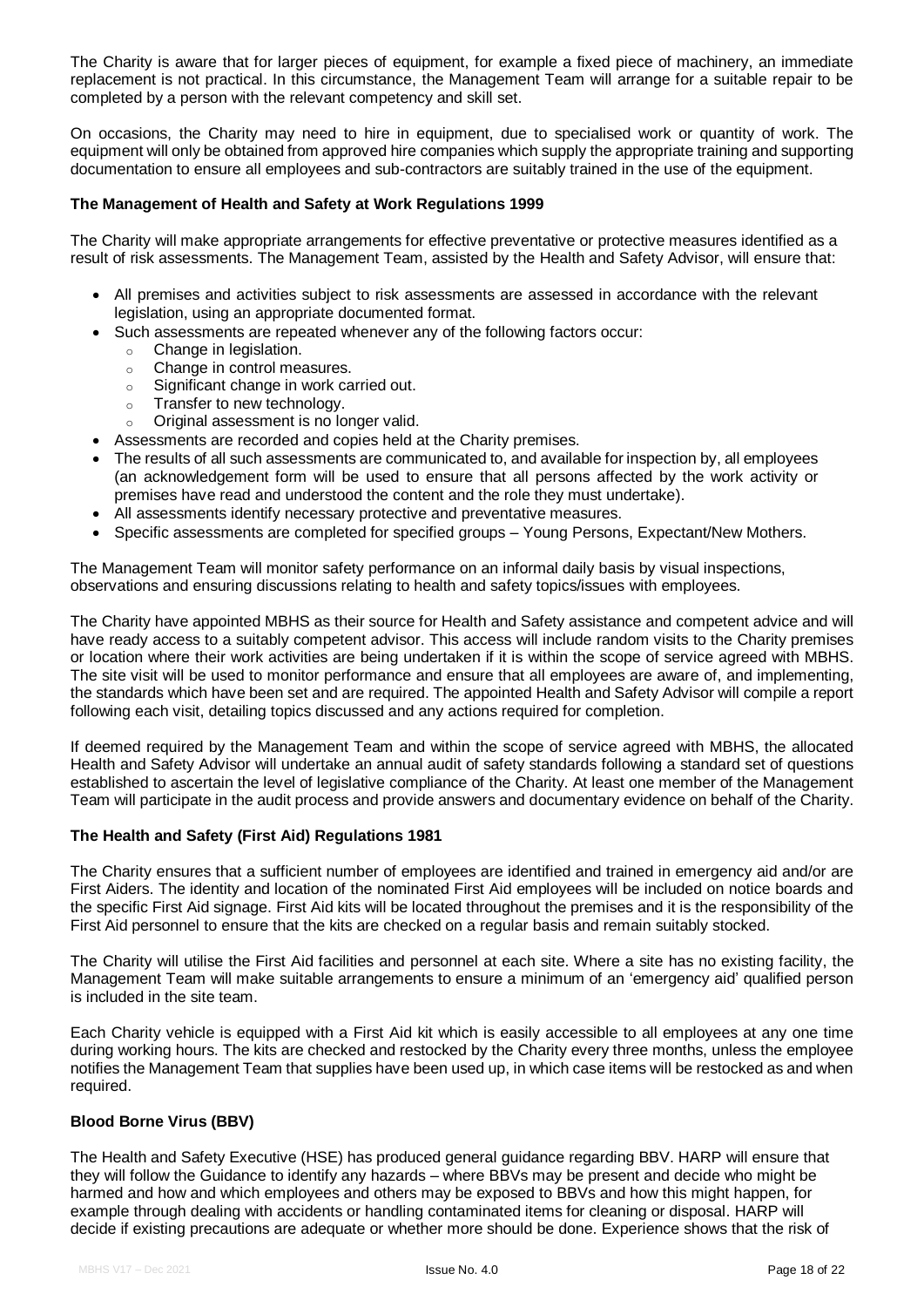BBV infection is low for the majority of workers, as direct contact with blood and body fluids does not occur regularly. Information to the controls of exposure to BBV will be provided in the HARP Employee Handbook.

#### <span id="page-18-0"></span>**Protection of Young Persons**

The Charity will ensure that young persons (under 18 years of age) employed by them are protected at work from any risks to their Health and Safety which are a consequence of their lack of experience or because they have not yet fully mentally and physically matured. Therefore, a specific risk assessment will be undertaken before work commences, as part of the induction process for young persons.

Where this concerns a child (not over compulsory school age), in addition to carrying out this assessment, its findings must be communicated to a person having parental responsibilities/rights for that child. Where the young person is on a 'relevant' scheme, i.e. work placement, then the placement organisation must be involved in the assessment process.

Persons under 18 years of age are prohibited from use of the following equipment, unless attending approved training under the direction of a qualified and competent person:

- Accessing scaffolding at all levels.
- Woodworking machinery.
- Mobile plant.
- Lifting appliances.
- Acting as slinger/banksman in lifting operations.

#### <span id="page-18-1"></span>**New and Expectant Mothers**

The Charity is aware of the obligations placed upon them by legislation regarding an employee who has notified them in writing that she is a new or expectant mother. When an employee provides written notification (regulation 18 of MHSW) to the Charity stating that she is pregnant, or that she has given birth within the past six months, or that she is breastfeeding, the relevant member(s) of the Management Team will immediately review any risk assessments applicable to the work activity(s) being undertaken. In addition to this review, a member of the Management Team, assisted by the Health and Safety Advisor, will conduct a specific assessment for the employee in question. If this risk assessment has identified any risks to the Health and Safety of a new or expectant mother, or that of her baby, and these risks cannot be avoided by taking any necessary preventative and protective measures under other relevant Health and Safety legislation, then the Charity will take action to remove, reduce or control the risk. If the risk cannot be removed, the Charity will take the following actions:

**Action 1 -** Temporarily adjusts the employee's working conditions and/or hours of work or, if that is not possible: **Action 2 -** Offer her suitable alternative work (at the same rate of pay) if available or if that is not feasible: **Action 3** - Suspend her from work on paid leave for as long as necessary, to protect her Health and Safety, and that of her child.

#### <span id="page-18-2"></span>**Violence and Aggression**

The Charity, both as an organisation and a Management Team, will not tolerate harassment and violence of any kind. This stance is followed throughout the Charity and includes the relationships between colleagues, employees and client staff, and between staff and any other third party.

Issues of harassment and violence will be treated as disciplinary offences (up to and including dismissal or, if appropriate, criminal action). The list below is an indicator as to what constitutes harassment or violent conduct. It is not an exhaustive list and other issues may be considered by the management team as equal to those listed below:

- Physical violence.
- Verbal violence and aggression (abusive language, swearing).
- Sexual innuendo.
- Intimidation.
- Invasion of personal privacy.
- Exclusion of individuals.
- Abusive or prank phone calls/emails.

The Charity will provide support, via the Management Team, to anyone who has been subjected to harassment/violence. This support may include counselling by a health professional.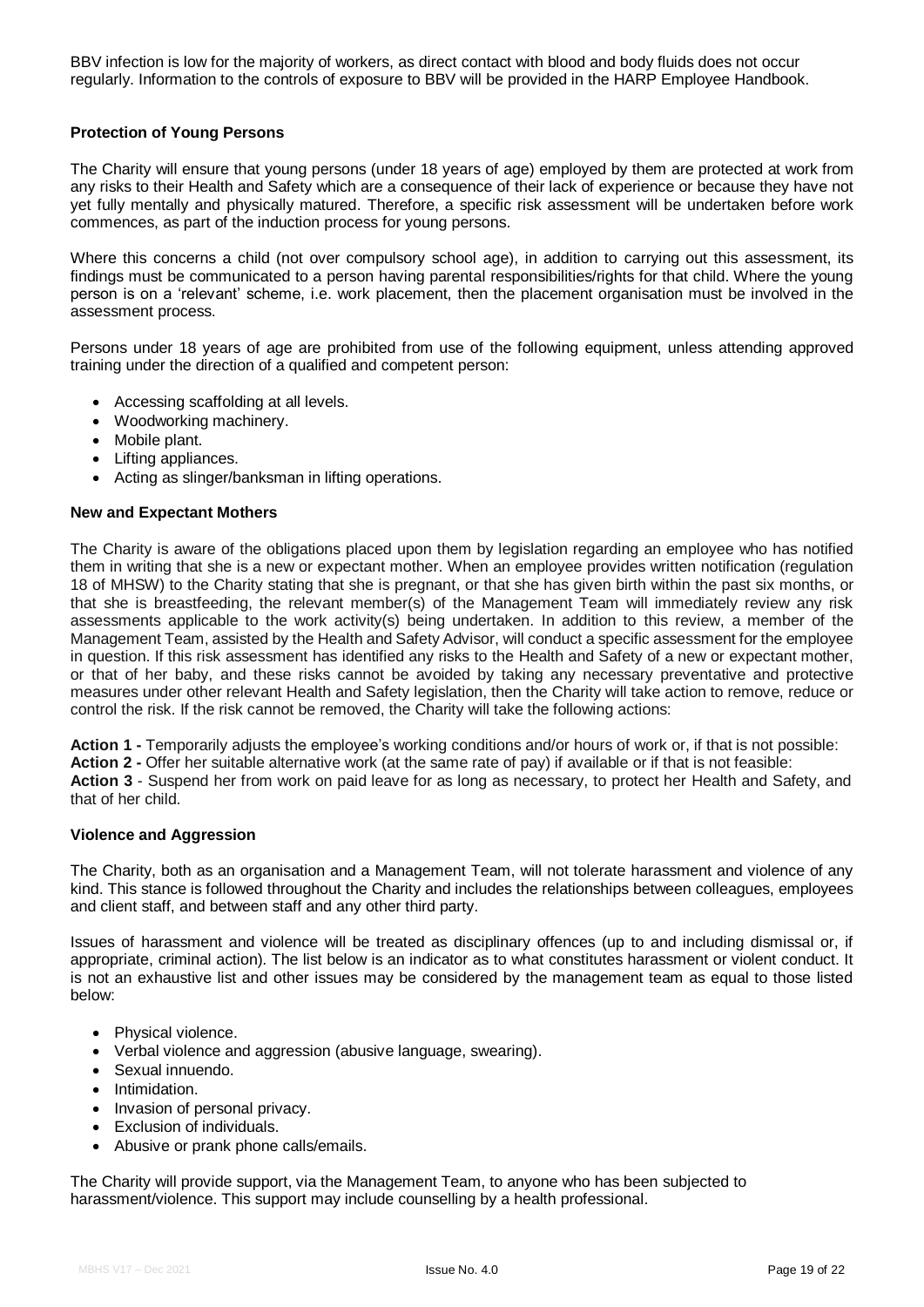The Charity will ensure that training is provided to employees to prevent and deal with the risks of harassment and violence. The Charity will conduct risk assessments for their work activities, and include/consider risks to employees from violence and aggression.

The Charity will conduct risk assessments for their work activities, and include/consider risks to Employees and Volunteers from violence and aggression.

This process includes:

- Planning thinking ahead and considering situations where violence and aggression could arise.
- Consideration as to who might be harmed and how in particular, consideration is given to those working alone.
- Communication methods Are Employees and Volunteers in regular contact with the office? Can they call for help if problems arise? What are the client's processes?
- Recording the risk assessment and informing staff of the procedures and controls to follow.

If the risk assessment identifies a risk of violence or aggression, the Charity will develop a procedure which will clearly define the Charities views and their stance on zero tolerance towards violence and aggression in the workplace.

## <span id="page-19-0"></span>**The Lifting Operations and Lifting Equipment Regulations (L.O.L.E.R.) 1998**

The Charity will utilise the services of either a specialist contractor or Hire Company for lifting equipment who will be responsible for ensuring that assessment(s), known as "Thorough Examination", are completed in line with legislative requirements and frequency so as to ensure that the equipment being used is suitable for the intended task. This assessment will ensure that lifting equipment provided for use at work is:

- Strong and stable enough for its particular use and marked to indicate safe working loads.
- Positioned and installed to minimise any risks.
- Used safely, i.e. the work is planned, organised, and performed by competent people.
- Subject to on-going thorough examination and, where appropriate, inspection by competent people.

Copies of the latest Thorough Examination(s) will be required by the Charity before any lifting equipment is used on a project or task.

The Charity will ensure that lifting equipment that they own is subjected to an assessment to ensure the equipment is suitable for the intended task. This assessment will ensure that lifting equipment provided for use at work is:

- Strong and stable enough for the particular use and marked to indicate safe working loads
- Positioned and installed to minimise any risks
- Used safely. i.e. the work is planned, organised and performed by competent people
- Subject to on-going thorough examination and, where appropriate, inspection by competent people.

Thorough Examinations completed by an independent "competent person" are arranged by the management team at a frequency that is in line with the requirements specified within the Regulations.

- in the case of lifting equipment for lifting persons or an accessory for lifting, at least every 6 months
- in the case of other lifting equipment, at least every 12 months
- in either case, in accordance with an examination scheme
- each time that exceptional circumstances which are liable to jeopardise the safety of the lifting equipment have occurred.

## <span id="page-19-1"></span>**The Control of Asbestos Regulations 2012**

The Charity do not undertake any Asbestos Containing Materials (ACMs) removal works as this is outside the scope of work activities conducted. In addition, the employees have not been trained to carry out removal works and the Charity is not licensed by the HSE to conduct these works, including submission of a written scheme of work 14 days prior to commencement

The Charity avoids works where asbestos-containing materials are knowingly located, unless assurances are given by the client responsible for managing/controlling the on-going condition of the Asbestos Containing Materials (ACMs) that no risk is posed to employees. The Charity will ensure awareness training is given to those employees who may be exposed to asbestos.

Any required Asbestos Awareness Training will be provided by an individual or organisation that has suitable experience, qualification and competency in asbestos training and awareness. The training will include the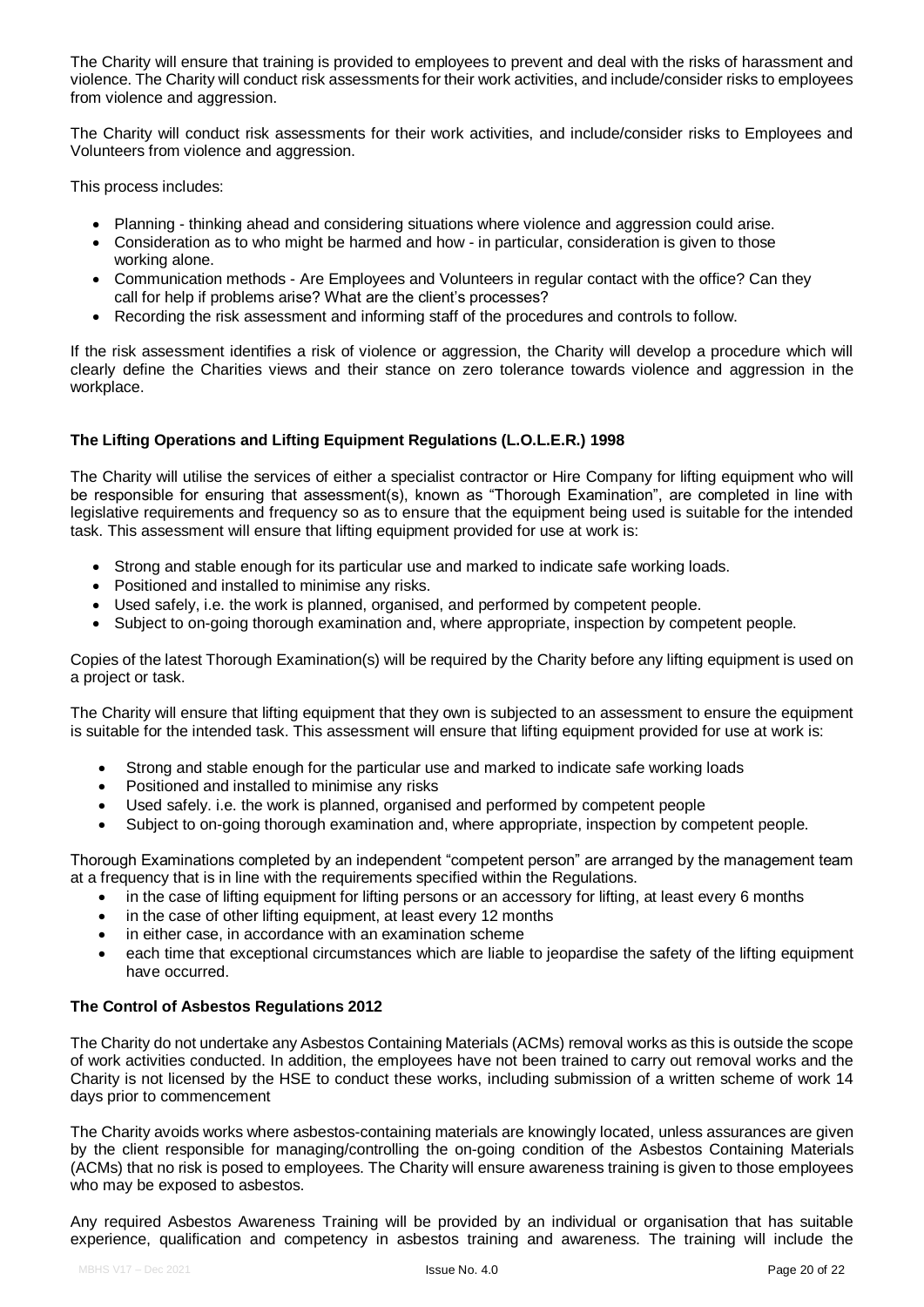properties of asbestos and its effects on health, the types, uses and likely occurrence of asbestos and ACMs in buildings and plant, the procedures to be followed when dealing with uncontrolled release of asbestos dust and how to avoid the risks from asbestos, e.g. not disturbing the fabric of the building unless it can be confirmed that ACMs are not present. Annual review/refresher training will be undertaken by those employees who may come into contact with ACMs.

In the event of an employee working in a location that has been identified as containing ACMs, the Management Team will ensure that suitable PPE and RPE is worn. The wearing of PPE/RPE by employees will only be required as a precautionary measure as the Charity do not work with ACMs and will ensure the Client has fulfilled their 'duty to manage' as required by the regulation.

Employees working at non-Charity premises/locations will be required to follow the clients requirements and control measures. It is a responsibility of the client to ensure that control measures remain in place. However, all employees are required to adhere to the client site rules and this includes ensuring that implemented control measures are not compromised and remain in good condition. These controls include the client's provision of signs and notices detailing ACM areas.

Employees will not touch any ACMs which have been removed, suitably sealed (double-bagged, swan neck tied) clearly marked/labelled and stored in sealed receptacles.

The Charity will establish and maintain a Health Surveillance Record for any employee that is exposed to ACM's for 40 years from the date of the last entry due to the possible delay from the exposure of a hazard to the onset of ill health.

#### <span id="page-20-0"></span>**Workplace Transport Safety**

All work vehicles provided and used by the Charity will be suitable for the purpose for which they are provided.

The Charity will ensure that vehicles are provided with a safe way to get into and out of the cab, and any other parts of the vehicle that need to be accessed regularly. All Charity vehicles will provide protection for drivers against any event that can harm them (e.g. bad weather, falling objects, inhospitable environment, vehicle overturns, etc.).

Drivers of Charity vehicles are required to conduct a pre-use visual inspection. This check includes ensuring all lights and indicators are working and that they have clear and unobstructed visibility around the vehicle.

All work vehicles provided by the Charity will be suitable for their intended purpose and capable of carrying any specified load intended. The Safe Working Load (SWL) MUST NEVER exceeded by Charity drivers.

Workplace vehicles will be subject to a routine (planned) and reactive (unplanned) maintenance program by a competent and qualified person. This includes any legislative requirements placed upon types of equipment, e.g. hi-abs.

All those employees required to use work vehicles will either have an existing qualification that they have achieved through training, or the Charity will provide adequate resources to train the employee (using a suitably qualified, competent trained person) in the safe use and operation of the vehicle. Training will be reviewed, monitored and provided on an on-going basis to ensure suitable CPD (Continuous Professional Development) is maintained.

The Charity will authorise nominated employees to drive Charity work vehicles. This authorisation will only be given on the proviso that the employee is suitably trained, qualified (where appropriate) and competent to drive the vehicle.

## <span id="page-20-1"></span>**Food Hygiene**

The Charity firmly believes in providing its customers with high-quality service and food products and has therefore made a commitment to food safety and hygiene. The Management Team operate the business with all due diligence and it regards this as top priority, in line with productivity and profit

The Charity accept its legal duty to comply with the Food Safety Act 1990, and all subordinate and associated legislation. Suppliers to the Charity are expected to apply the same philosophy.

The Charity takes all reasonable precautions and exercises all due diligence to ensure that its products are free from harmful microbiological, chemical and physical contamination and are fit for human consumption.

The Charity ensure that the Management Team and Staff are suitably trained according to their tasks and responsibilities that they have been allocated with regards to food hygiene. Every effort is given to the ongoing